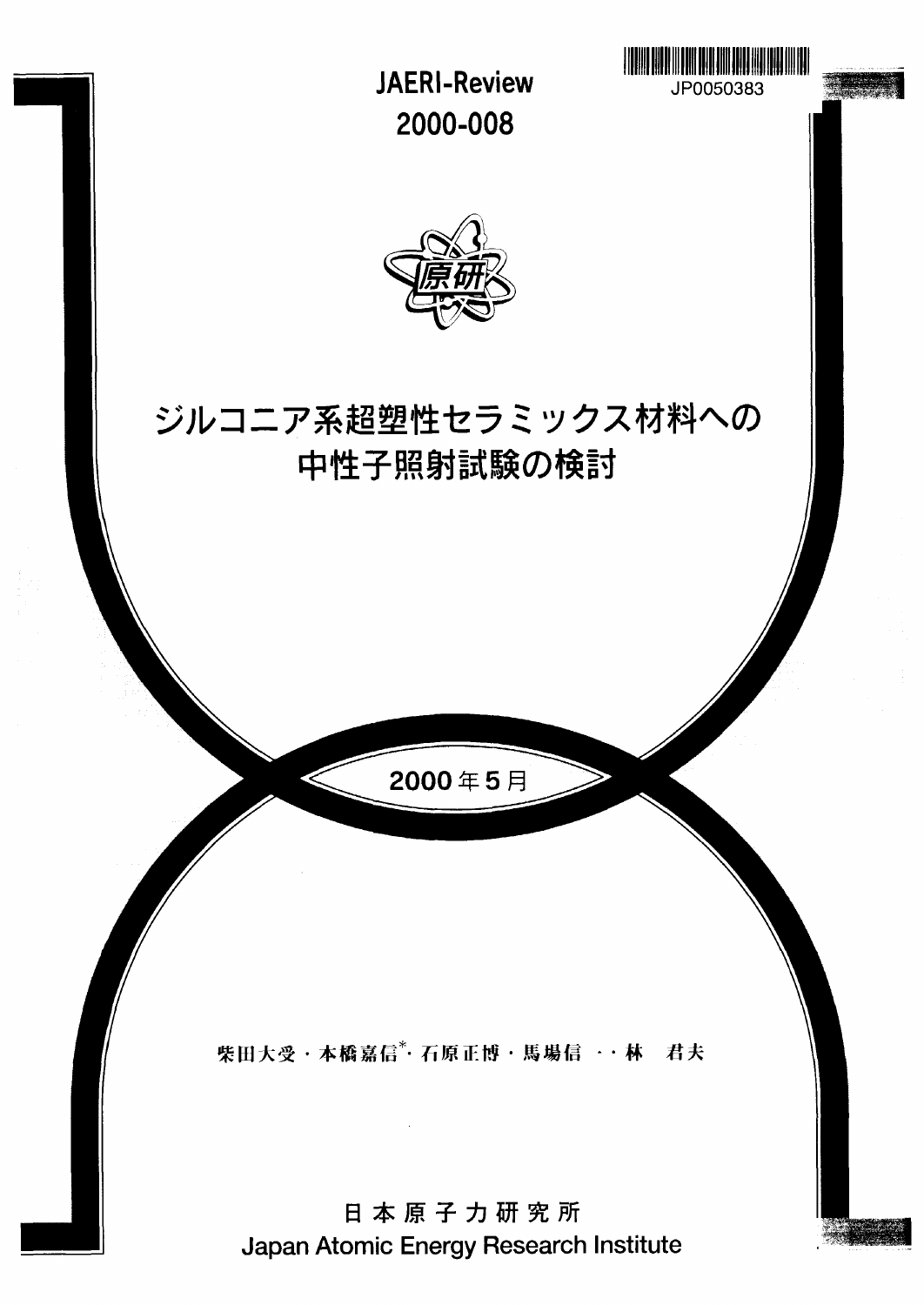本レポートは、日本原子力研究所が不定期に公刊している研究報告書です。

人手の問合わせは、日本原子力研究所研究情報部研究情報課 (〒319-1195 茨城県那 珂郡東海村) あて、お申し越し下さい。なお、このほかに財団法人原子力弘済会資料セ ンター (〒319-1195 茨城県那珂郡東海村日本原子力研究所内) で複写による実費頒布 を行っております。

This report is issued irregularly.

Inquiries about availability of the reports should be addressed to Research Information Division, Department of Intellectual Resources, Japan Atomic Energy Research Institute, Tokai-mura, Naka-gun, Ibaraki-ken  $\bar{r}$  319-1195, Japan.

> ,C Japan Atomic Energy Research Institute, 2000 編集兼発行 **11** *^ m* **r-** *ti m %% m*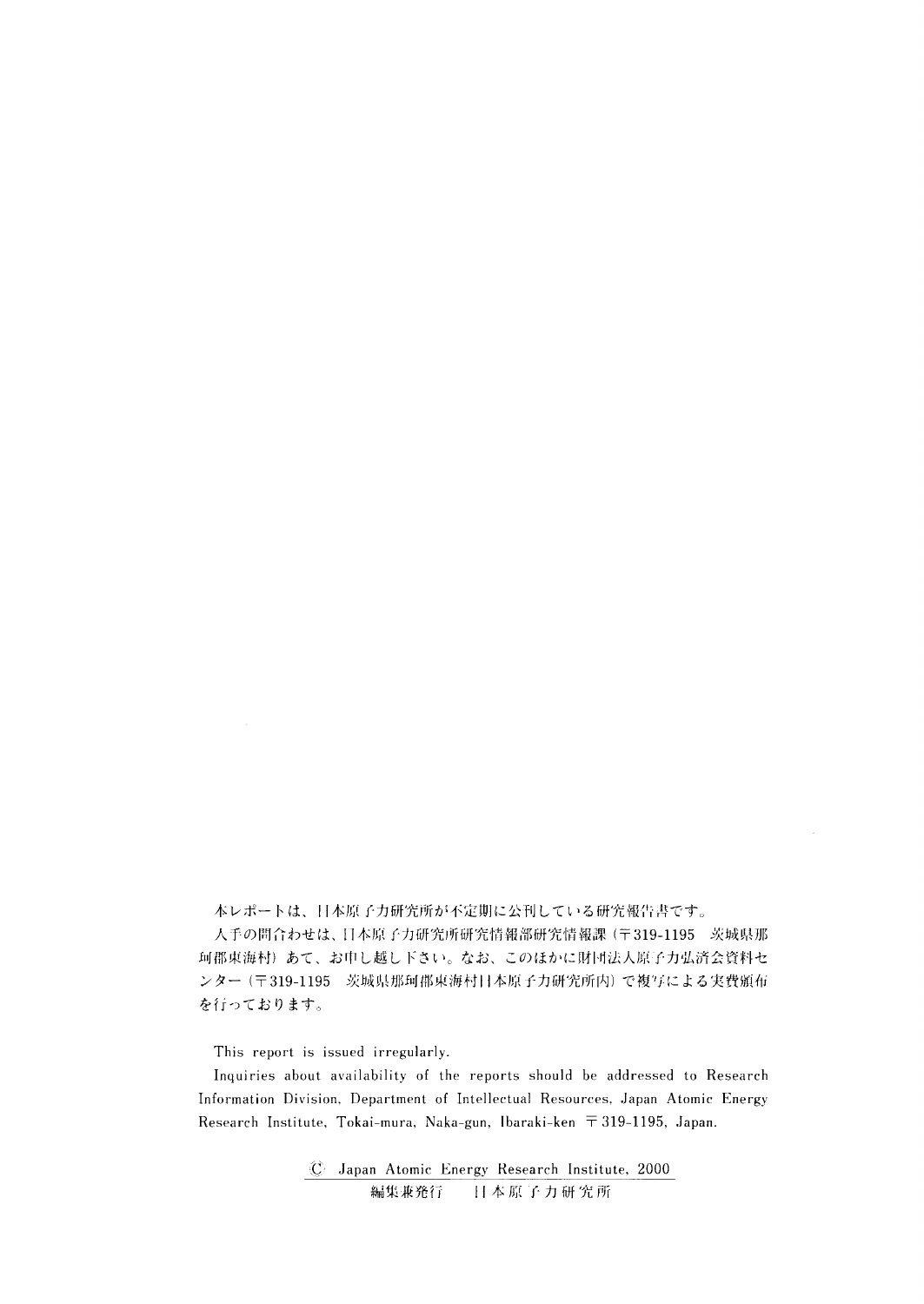$JAERI - Review \quad 2000 - 008$ 

ジルコニア系超塑性セラミックス材料への中性子照射試験の検討

日本原子力研究所大洗研究所核熱利用研究部

柴田 大受+1・本橋 嘉信\*1・石原 正博・馬場 信一・林 君夫

(2000年3月22日受理)

高温工学試験研究炉 (HTTR) を用いた高温工学に関する先端的基礎研究の一環として 超塑性セラミックス材料に関する高温照射試験研究が提案されている。本報告書では、そ の効率的な実施に資することを目的とし、セラミックスの超塑性変形機構を概観し、代表 的な超塑性セラミックス材料である安定化正方晶ジルコニア(TZP)について、中性子照射 が超塑性変形挙動に与える影響について検討した。その結果、照射促進拡散により超塑性 変形の活性化エネルギーの低下が期待されることを指摘した。また、TZP の初めての中性 子照射試験条件として、高速中性子照射量 5×1020n/cm2、照射温度 600℃程度を選定し、 材料試験炉(JMTR)で予備照射試験を実施することとした。さらに、照射による TZP の放 射化量を評価し、熱中性子照射量 3×10<sup>20</sup>n/cm<sup>2</sup> の照射直後で放射能は 10<sup>10</sup>Bq/g (約 0.3Ci/g) のオーダーであり、1年間で約 1/100 に減衰することを示した。

大洗研究所: 〒311-1394 茨城県東茨城郡大洗町成田町新堀 3607

+1: 髙温工学試験研究炉開発部

\*1:茨城大学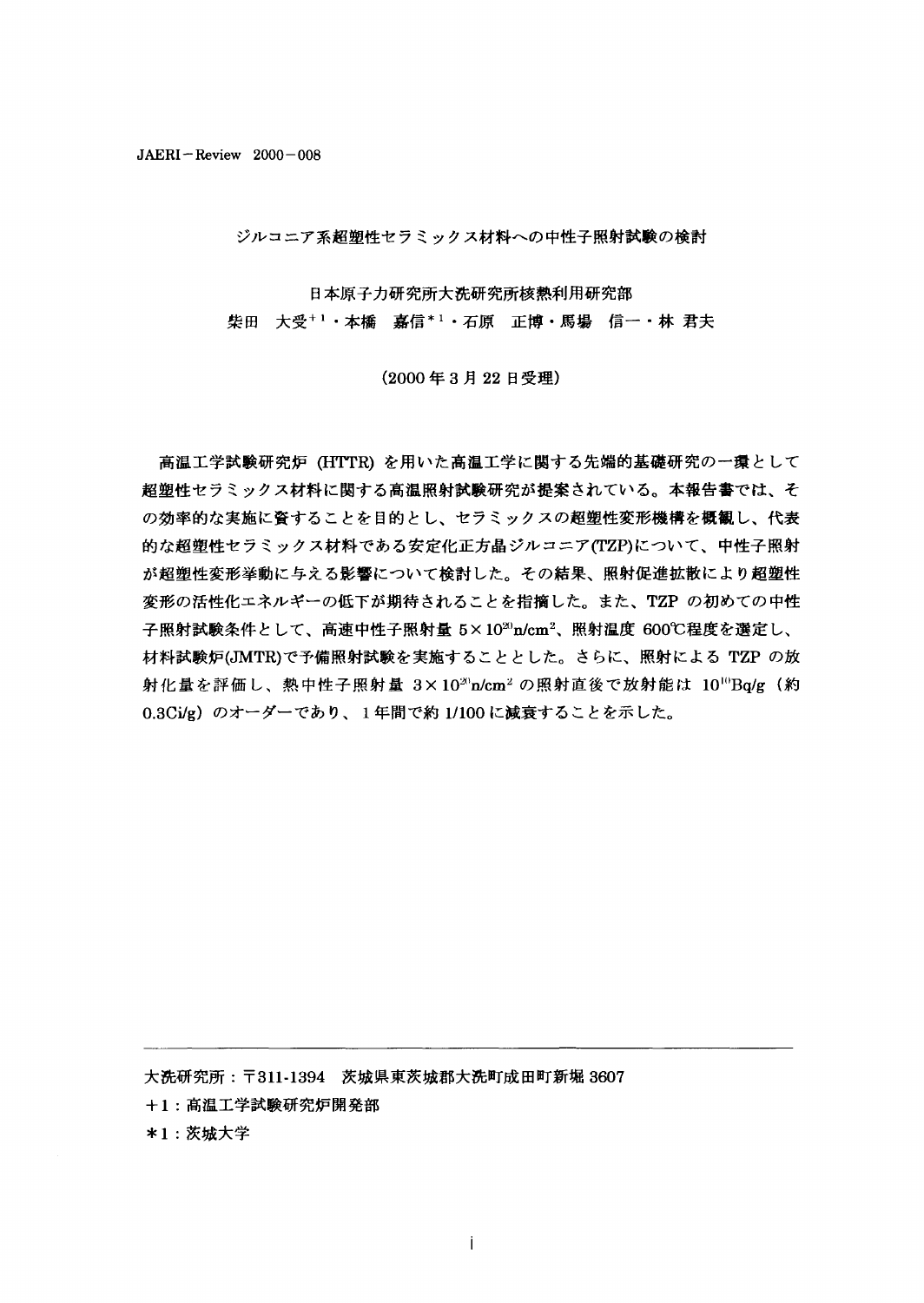# An Investigation of Neutron Irradiation Test on Superplastic Zirconia-Ceramic Materials

# Taiju SHIBATA<sup>+1</sup>, Yoshinobu MOTOHASHI<sup>\*1</sup>, Masahiro ISHIHARA, Shinichi BABA and Kimio HAYASHI

Department of Advanced Nuclear Heat Technology Oarai Research Establishment Japan Atomic Energy Research Institute Oarai-Machi, Higashiibaraki-gun, Ibaraki-ken

(Received March 22, 2000)

A neutron irradiation test on superplastic ceramic materials at high temperature has been proposed as an innovative basic research on high-temperature engineering using the High Temperature Engineering Test Reactor (HTTR). For the effective execution of the test, we reviewed the superplastic deformation mechanism of ceramic materials and discussed neutron irradiation effects on the superplastic deformation process of stabilized Tetragonal Zirconia Polycrystal (TZP), which is a representative superplastic ceramic material. As a result, we pointed out that the decrease in the activation energy for superplastic deformation is expected by the radiation-enhanced diffusion. We selected a fast neutron fluence of  $5\times10^{20}$ n/cm $^2$  and an irradiation temperature of about  $600^\circ$  as test conditions for the first irradiation test on TZP and decided to perform a preliminary irradiation test by the Japan Materials Testing Reactor (JMTR). Moreover, we estimated the radioactivity of irradiated TZP and indicated that it is in the order of  $10^{10}$ Bq/g (about 0.3Ci/g) immediately after irradiation to a thermal neutron fluence of  $3\times10^{20}$ n/cm $^2$  and that it decays to about 1/100 in a year.

Keywords: Neutron Irradiation, Superplastic, Ceramics, Stabilized Zirconia, TZP, Activation Energy, Radiation-Enhanced Diffusion, Radioactivity, HTTR

<sup>+ 1</sup> Department of HTTR Project

<sup>\* 1</sup> Ibaraki University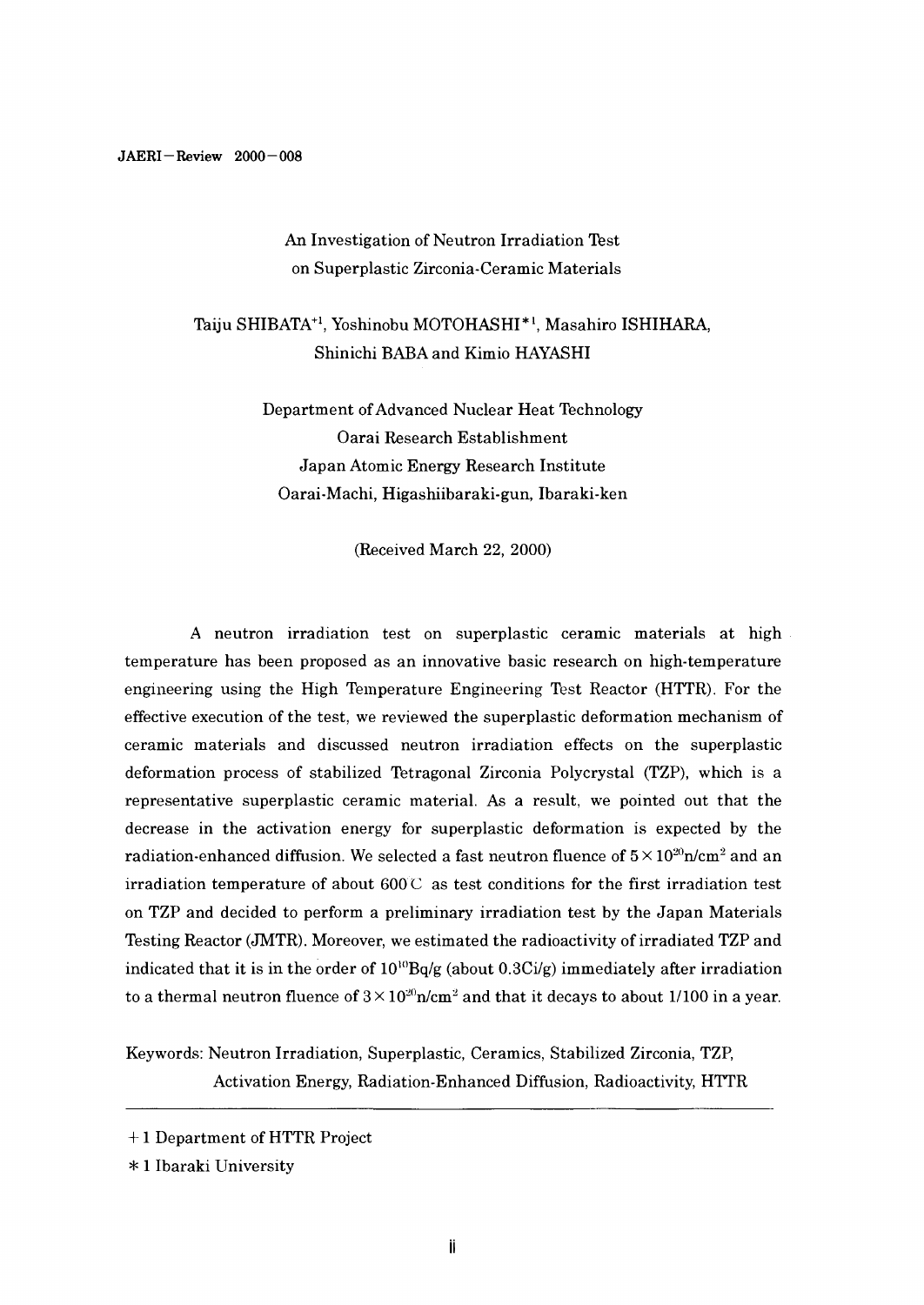目次

| 1. はじめに                       |                         |
|-------------------------------|-------------------------|
| 2. 超塑性変形機構                    | $\mathbf{2}$            |
| 2.1                           | $\overline{\mathbf{2}}$ |
| 2.2                           |                         |
|                               |                         |
| ジルコニアの物性<br>3.1               |                         |
| これまでの照射研究<br>3.2 <sub>1</sub> |                         |
| 中性子照射試験の検討<br>3.3             |                         |
| 3.3.1                         |                         |
| 3.3.2                         |                         |
| 放射化量<br>3.3.3                 |                         |
| 4. まとめ                        |                         |
| 謝<br>辞                        |                         |
| 参考文献                          |                         |

# Contents

| 2.1 Deformation Mechanism of Crystalline Material at High Temperatures ----- 2   |
|----------------------------------------------------------------------------------|
|                                                                                  |
| 3. Neutron Irradiation Test on Stabilized Zirconia Factor Contract Controller 10 |
|                                                                                  |
|                                                                                  |
|                                                                                  |
|                                                                                  |
|                                                                                  |
|                                                                                  |
| 4. Summary                                                                       |
|                                                                                  |
| References<br>- 29                                                               |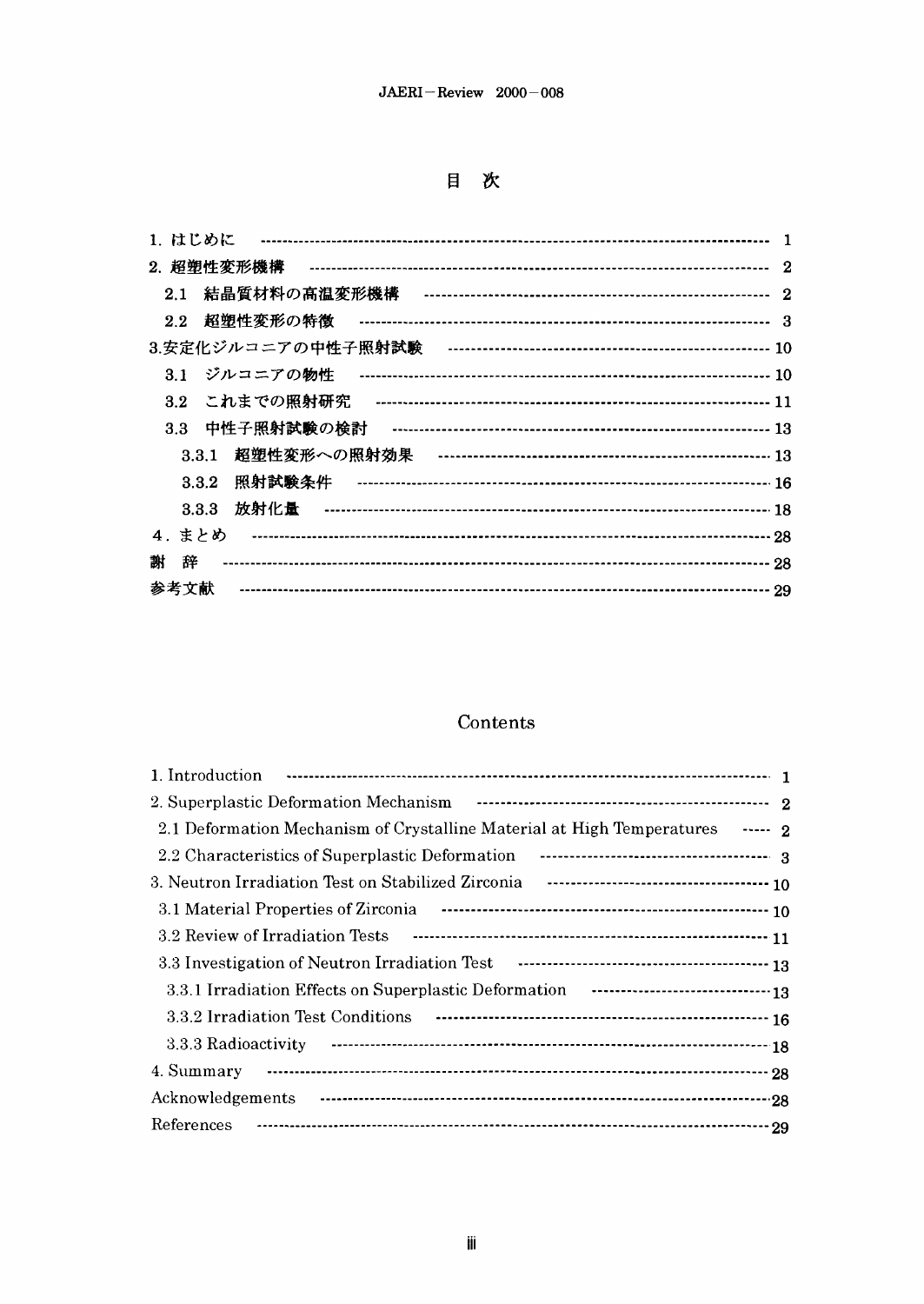# 1. はじめに

日本原子力研究所(原研)の高温工学試験研究炉(HTTR)は、高温ガス炉技術の確立 と高度化に加えて、大型試料の高温での照射が可能であるという照射炉としての特有の機 能を活かして、各種の髙温工学に関する先端的基礎研究を実施することを目的としている <sup>小3)</sup>。その先端的基礎研究の一環として、耐熱セラミックス複合材料の照射損傷機構に関す る研究の一つとして、超塑性セラミックス材料に関する高温照射試験研究が計画されてい る。これは、セラミックス材料が通常ほとんど塑性変形を示さないのに対して、結晶粒径 を微細化した正方晶の安定化ジルコニア(TZP)等のセラミックスが高温で大きな塑性変 形(超塑性)を示すことに着目し、超塑性変形機構や超塑性変形後の試料の機械的物性等 に対する照射効果を明らかにすることを目指したものであるり。

セラミックスは金属に比べて耐熱性、耐腐食性に優れるなどの特徴を有するが、脆性材 料であるため金属のような塑性加工が困難なことが大きな欠点の一つである。セラミック スにおいても超塑性現象を利用することができれば、製品加工の自由度を高くすることが 可能になるが、その変形機構の詳細については未だ定説が確立されておらず <sup>4-6)</sup>、未知の 部分も多い。また、超塑性加工したセラミックスの原子力分野への利用も期待されるとこ ろではあるが、その照射効果については世界でも研究例が見あたらないのが現状である。 したがって、上記の超塑性セラミックス材料に関する高温照射試験研究を実施することは、 セラミックスの超塑性変形機構の解明に貢献するとともに、将来のセラミックス材料の原 子力分野への利用拡大の観点からも非常に有意義であると考えられる<sup>4</sup>。しかし、HTTR ではまだ照射炉としての実績が無いため、HTTR を用いた高温照射試験を効率的に実施す るためには、事前に他の炉を用いた予備照射試験を実施して HTTR での照射試験条件を検 討しておく必要がある。

本稿では、今後の超塑性セラミックスの照射研究の効率的な実施に資することを目的と し、まずこれまでに説明されているセラミックスの超塑性変形機構を概観する。次に、一 般的な安定化ジルコニアの材料特性及びこれまでの照射研究の知見について述べる。また、 代表的な超塑性セラミックスである TZP を中性子照射した場合について、照射欠陥の導入 による拡散の促進などの観点から超塑性変形機構への照射効果を考察し、上記の予備照射 試験の第1段階として有効と考えられる照射試験条件を提案する。さらに、中性子照射に よる放射化量について評価を行う。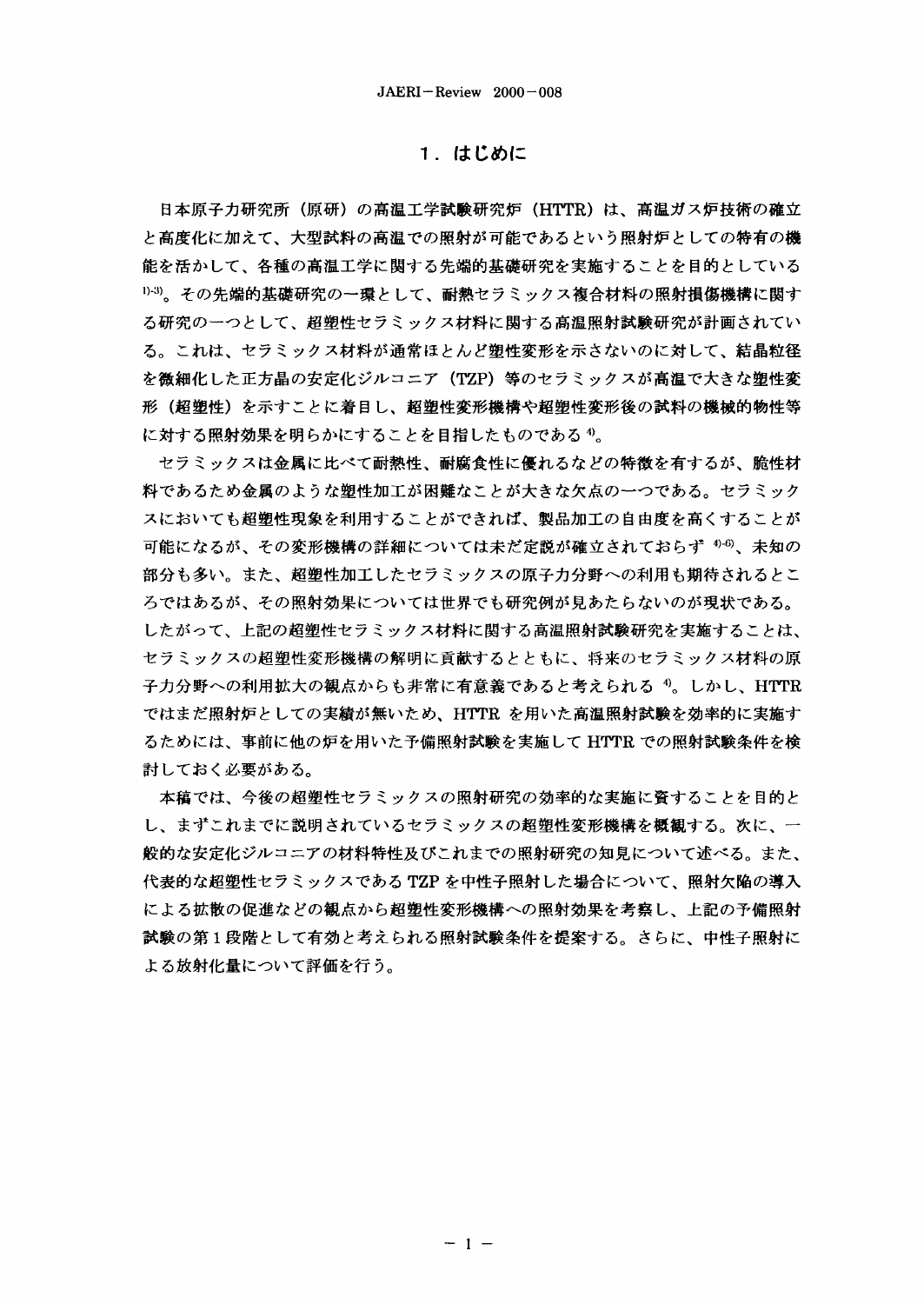# 2. 超塑性変形機構

脆性材料であるセラミックスにおいても、高温で超塑性を発現することがおよそ 10 年 前に見いだされ <sup>458</sup>、初めにセラミックスで金属と同様の超塑性 <sup>910)</sup>を示すことが発見され たのは正方晶の安定化ジルコニア(TZP)であった。ジルコニア(ZrO<sub>2</sub>)はイオン結合性のセ ラミックスであるが、その後、窒化ケイ素 (Si<sub>3</sub>NA) や炭化ケイ素 (SiC) などの共有結合 性のセラミックスについても超塑性現象が発見されている <sup>11)</sup>。これまでセラミックスの超 塑性現象については精力的に研究が進められてきており、その主要な変形機構は金属と同 様に粒界すべりであると考えられているが、その変形メカニズムの詳細については未だ定 説が確立されていない 4。以下では、まず結晶質材料の高温変形機構について述べ、次に これまでに説明されているセラミックスの超塑性変形機構の特徴について述べる。

## 2.1 結晶質材料の高温変形機構

結晶質材料の高温変形において、ひずみ速度cと変形応力 oの関係は、結晶構造や金属・ 非金属に関わらず一般に以下の式で表現することができ、それはセラミックスでも同様で ある12)。

$$
\dot{\varepsilon} = \frac{ADGb}{kT} \left(\frac{b}{d}\right)^p \left(\frac{\sigma}{G}\right)^n \qquad \cdots (2.1)
$$

ここで、A:係数、D:拡散係数、G:剛性率、b:バーガースベクトル、k:ボルツマ ン定数、T:温度、d:結晶粒径、p:粒径指数、n:応力指数である。また、拡散係数 Dは以下の式で表される。

$$
D = D_0 \exp\left(-\frac{Q}{RT}\right) \qquad \qquad \cdots (2.2)
$$

ここで、 $D_o$ :定数、Q:活性化エネルギー、R:気体定数である。髙温での多結晶材料の 変形機構は、Table 2.1513)に示すように p 及び n の値により特徴付けられており、転位ク リープ、拡散クリープ、Harper-Dorn クリープ、超塑性変形に大別することができる。

超塑性変形は拡散クリープや転位クリープとは独立の機構であり、その主要な変形機構 は粒界すべりとそれに付随する調整機構であると考えられている。したがって、クリープ 変形では、個々の結晶粒が引張応力の方向に伸ばされるが、超塑性変形では、理想的な場 合には結晶粒は引張方向には伸ばされないのが特徴である「り。これまでの研究では、超塑 性機構の主要な変形パラメータとして、粒径指数 p、ひずみ速度感受性指数 m(=1/n)及び 活性化エネルギーQの3つの変数が主として議論されている<sup>15)</sup>。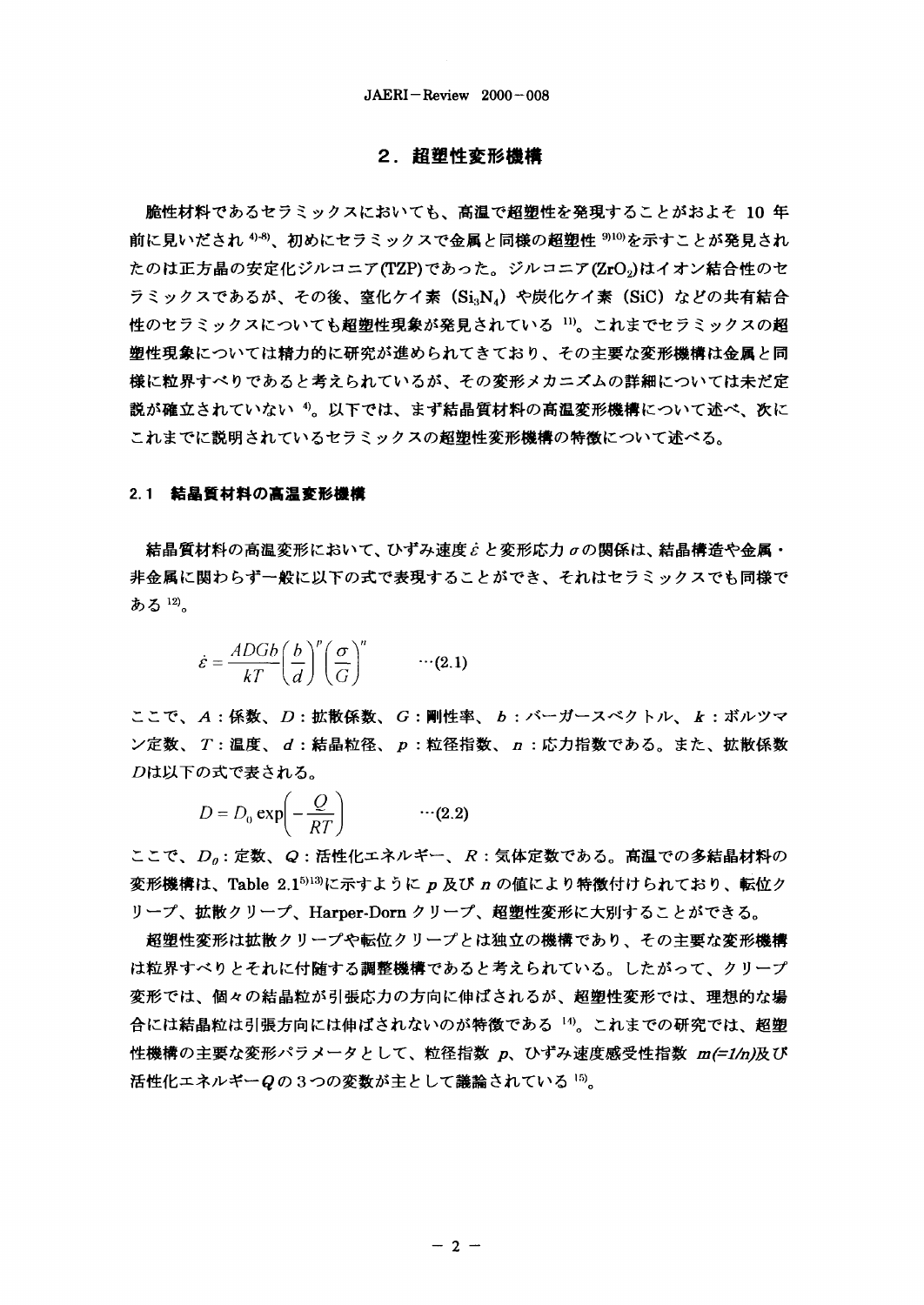### 2.2 招塑性変形の特徴

金属やセラミックスを高温で変形する際に出現する超塑性現象は、変態超塑性と微細結 晶粒超塑性とに大別することができる。変態超塑性は、試料に応力をかけた状態で相変態 温度をはさんで加熱・冷却する際に現れるものであり、鉄やチタンなどの同素変態する合 金で報告されているが実用例は少ない。一方、微細結晶粒超塑性は、結晶粒径を微細 (1 μm 以下)にした材料を高温変形させる際に出現し、数百%以上の伸びを示すものである 14)。以下では、この微細結晶粒超塑性について述べる。

(1)セラミックスの超塑性の特徴

Fig. 2.1<sup>4</sup>は結晶粒径を微細 (1  $\mu$ m 以下) にした 3Y-TZP (3mol%イットリア(Y<sub>2</sub>O<sub>3</sub>) で安定化した正方晶 ZrO。多結晶体 (TZP)) の引張及び曲げ試験における超塑性変形の例 である。TZP は代表的な超塑性セラミックス材料であり、高温(約 1350℃以上)での引 張試験では数百%以上の伸びを示すことが知られている。セラミックスの超塑性の主要な 変形機構は金属のそれと同様に粒界すべりであると考えられており、粒界すべりとそれに よって粒界三重点に生じる応力集中を緩和する機構が超塑性変形を律速するものと考えら れている <sup>1516</sup>)。Fig. 2.2<sup>17</sup>は TZP の超塑性変形において粒界すべりの全ひずみに対する寄 与が80%以上を占めていることを表している。

多結晶材料の高温変形においては、引張応力下では粒界すべりに伴い粒界キャビティが 発生・成長するため、通常は大きな変形をする前に破壊してしまう。特にセラミックスで は金属材料に比べて粒界の分離や粒界キャビティの形成が容易であるため、セラミックス の超塑性変形を考えるにあたりその粒界構造に着目することが重要である。超塑性を示す セラミックスの粒界構造は、非晶質相(アモルファス相)の有無によって次のように大別 することができる 4。

1)非晶質相が粒界全面を覆うように存在する場合

2)非晶質相が粒界全面には存在しない場合

(非晶質相を含まない、または、粒界3重点などに局在する)

1)は金属材料にはないセラミックス特有の超塑性現象であり、粒界非晶質相の粘性流動に より超塑性変形が進行する。伸び量は 100%程度にとどまるのが特徴であり、この機構は 粒界の液相を経由した溶解-析出機構により促進された一種の拡散クリープによる変形で あるとの説がある い。一方、2)の場合には金属の超塑性と類似の変形挙動を示す。超塑性 セラミックスの代表的な材料である TZP では、粒界に 1nm 程度の非晶質相が存在すると いう説と存在しないという説があるが、粒界には非晶質相は存在しないという見方が強い  $(3)15)18)$ 

TZP で超塑性が得られた理由として、①粒径が極めて微細であったため変形抵抗が小さ く、キャビティ発生や粒界分離を生じる応力以下で変形が可能であったこと、②TZP では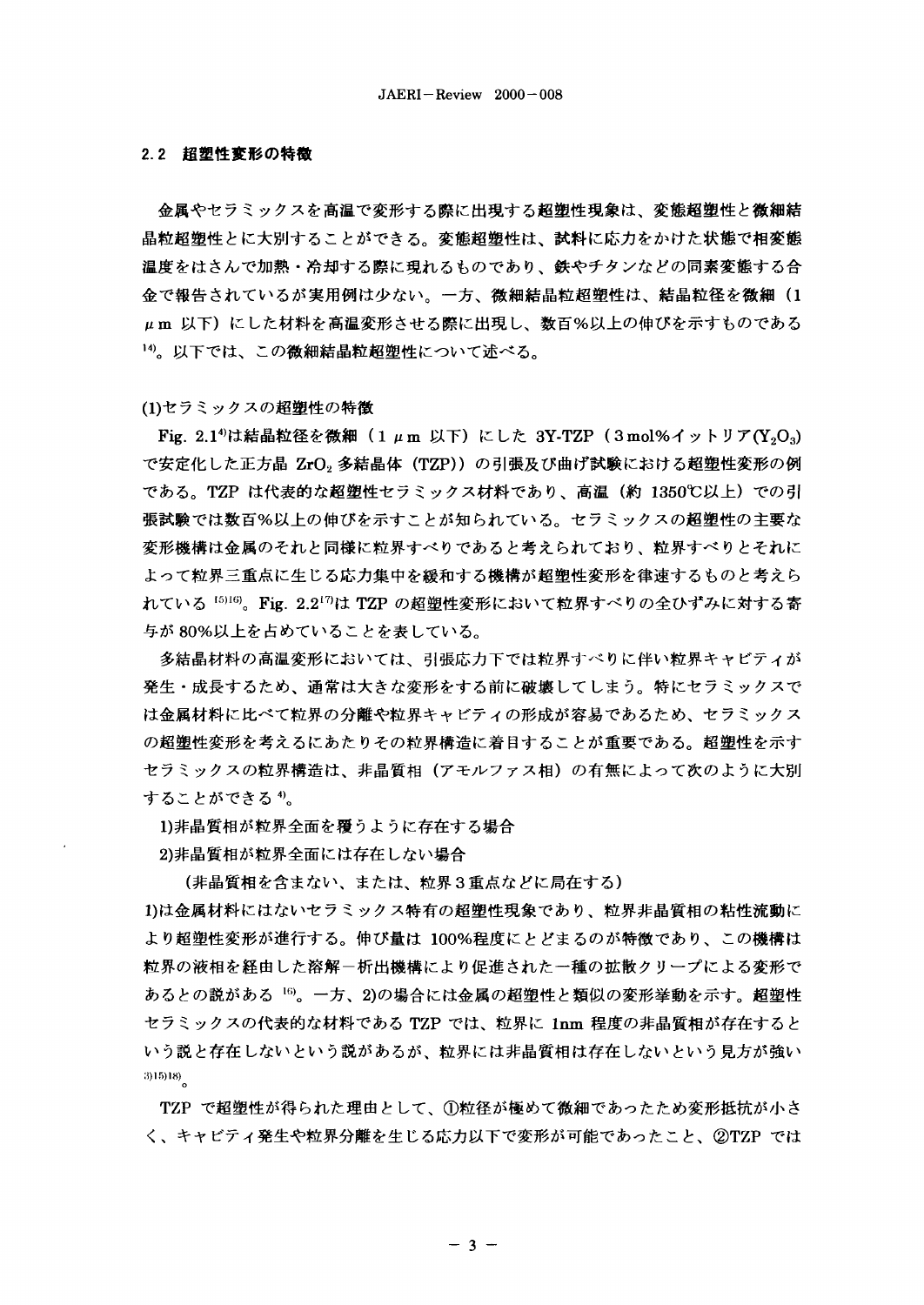変形中の結晶粒成長が遅いため微細結晶粒が保たれたこと、が挙げられており、超塑性セ ラミックスの微細組織は共通して以下のような特徴を有している<sup>5)</sup>。

1)結晶粒径が微細であること (平均粒径が1 um以下)

2)結晶粒が均一で等軸なこと

3)変形中の結晶成長速度が小さいこと

1)、2)の条件を満足するためには、原料粉末の微細化、均一化が重要である。特に、現在 では、プレカーサープロセッシングなどにより、ナノメートル単位での結晶粒の製作が可 能となってきている。また、3)が重要なのは、超塑性に必要な変形速度は比較的小さいの で、長時間の高温変形では結晶成長により結晶粒が粗大化して超塑性特性が低下してしま うからである。結晶成長を抑えるためには、他の成分の添加や別のセラミックスとの複合 化などが有効であり、例えば、TZP に酸化ケイ素(SiO。)を添加した際には TZP の結晶成長 が抑制されることが報告されている。また、超塑性セラミックスへの少量のガラス相の添 加は、必ずしも延性の改善にはつながらないが、変形応力を低減することができることが 示されている 15)19)20)。このように他の成分を添加した場合、添加成分の粒界近傍への析出 や偏析などが想定され、超塑性特性や機械的性質の改善につながる可能性があり、今後の 展開として興味深い分野である。

Fig. 2.3<sup>21)</sup>は TZP の超塑性変形を利用してアルミナ (Al<sub>2</sub>O<sub>3</sub>) と接合した場合の微細組織 であり、セラミックスの接合技術として超塑性セラミックスを利用する研究も展開されて いる 2022)。また、セラミックス複合材料として ZrO<sub>ッ</sub>/Al<sub>2</sub>O<sub>3</sub>系や ZrO<sub>ッ</sub>/ムライト (3Al<sub>2</sub>O<sub>3</sub>・ 2SiO。) 系などについて超塑性の研究がなされており、ZrO2/Al2O3 系では、Al2O3 が母相 となった材料 (80wt%Al2O3) でも超塑性の発現が報告されている 5。また、TZP はイオ ン結合性のセラミックスであるが、共有結合性のセラミックスである SiC や SigN4 につい ても超塑性の研究が進められており、プレカーサープロセッシングが微細組織制御のため の重要な基盤の一つとされている 11)。このように、接合技術への応用や各種のセラミック スで超塑性現象が発現していることなどから、セラミックスの超塑性現象の利用は多くの 分野でのセラミックス製品の利用を拡大する技術として期待されている。

(2)金属とセラミックスの超塑性の相違点

セラミックスの超塑性も金属の超塑性と同様の変形機構での説明がなされており、以下 に示すようにいくつかの相違点が明らかになっている 61519)。

1)結晶粒径

超塑性が発現する結晶粒径は、金属では 10μm 以下であるが、セラミックスで はその 1/10 の 1 μm 以下である。

2)応力ーひずみ速度の関係

金属の超塑性では、応力-ひずみ速度の両対数の関係が、S字状の3つの領域あ るいは4つの領域からなるが、セラミックスの場合この4つの領域の報告はなく、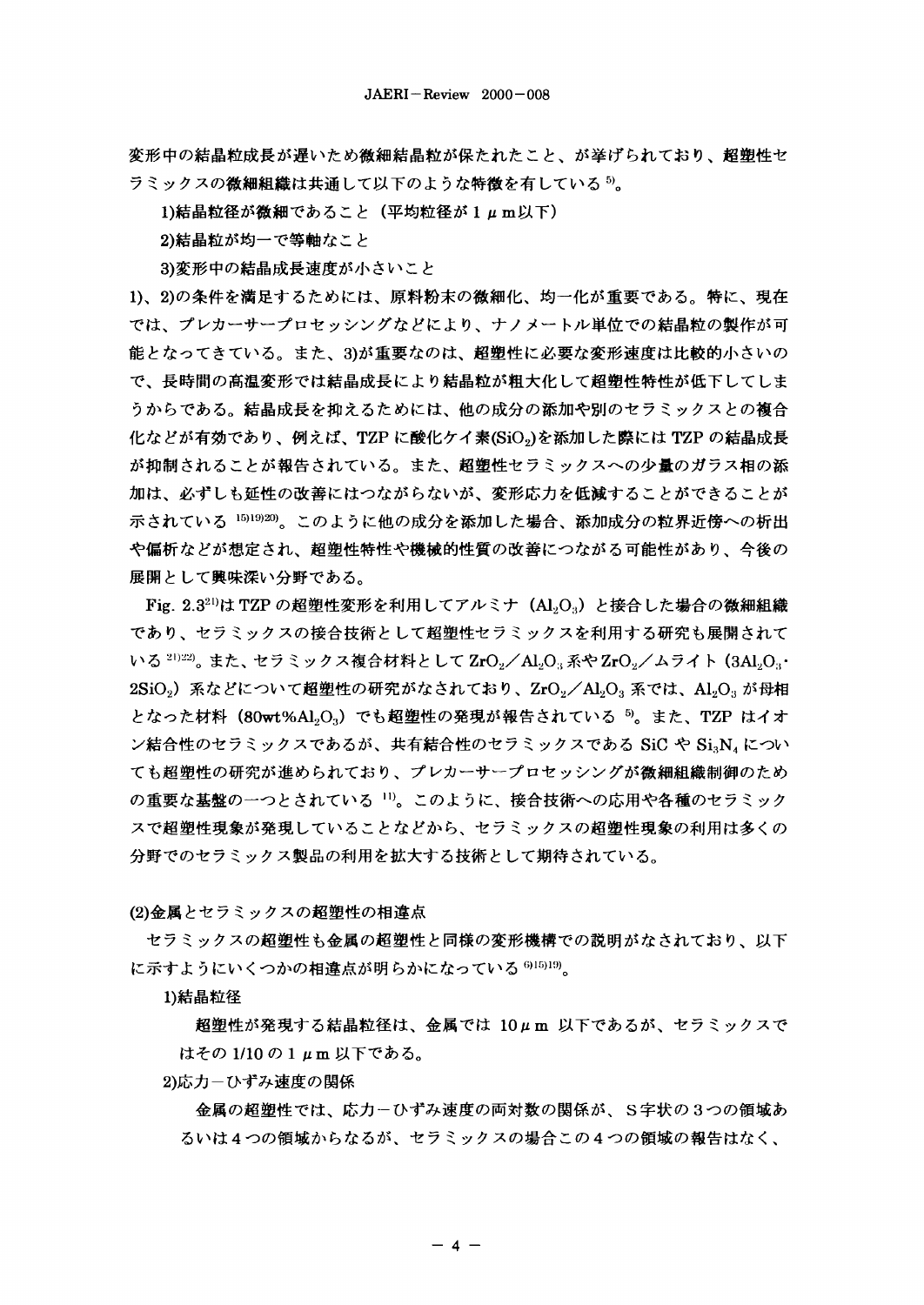多くの場合単一又は二つの領域で表されている。Fig. 2.423)は TZP の超塑性変形に おける応力ーひずみ速度の例である。

3)試料のくびれ

金属の超塑性では、多くの場合試料がくびれを生じた後に破断するのに対して、 セラミックスでは試料にくびれは生じない。

ひずみ速度感受性指数(四値)は超塑性変形の主要なパラメータの一つであり、上記の くびれの解釈との関連が深い 1015)。材料を変形させた場合、塑性変形の進行に伴い材料は  $m$ 工硬化し、塑性変形を続けるのに必要な変形応力  $\sigma$ , がひずみ量  $\varepsilon$  及びひずみ速度 $\varepsilon$  とと もに増加する。この関係は、加工硬化指数 n 及びひずみ速度感受性指数 m を用いて以下 のように表される。

 $\sigma_r \propto \varepsilon^n \dot{\varepsilon}^m$  $\cdots$ (2.3)

引張試験では、あるひずみ量で試験片にくびれが発生しくびれ部に塑性変形が集中すると、 その部分のひずみ量及びひずみ速度が増加する。その際、 m と n が十分に大きな材料で は、その部分の変形抵抗が大きくなりくびれの発達が抑えられるので、破断に至らず大き な変形量が得られる。したがって、超塑性の発現のためには、金属・セラミックスともに m が 0.3~0.5 以上が必要であるとされている。金属では m 値が大きければくびれが生じ ても変形が局部に集中せずに大きな伸びが得られると考えられているが、セラミックスの 場合、大きな m 値は超塑性のための必要条件ではあるが十分条件ではないと言われている  $15)$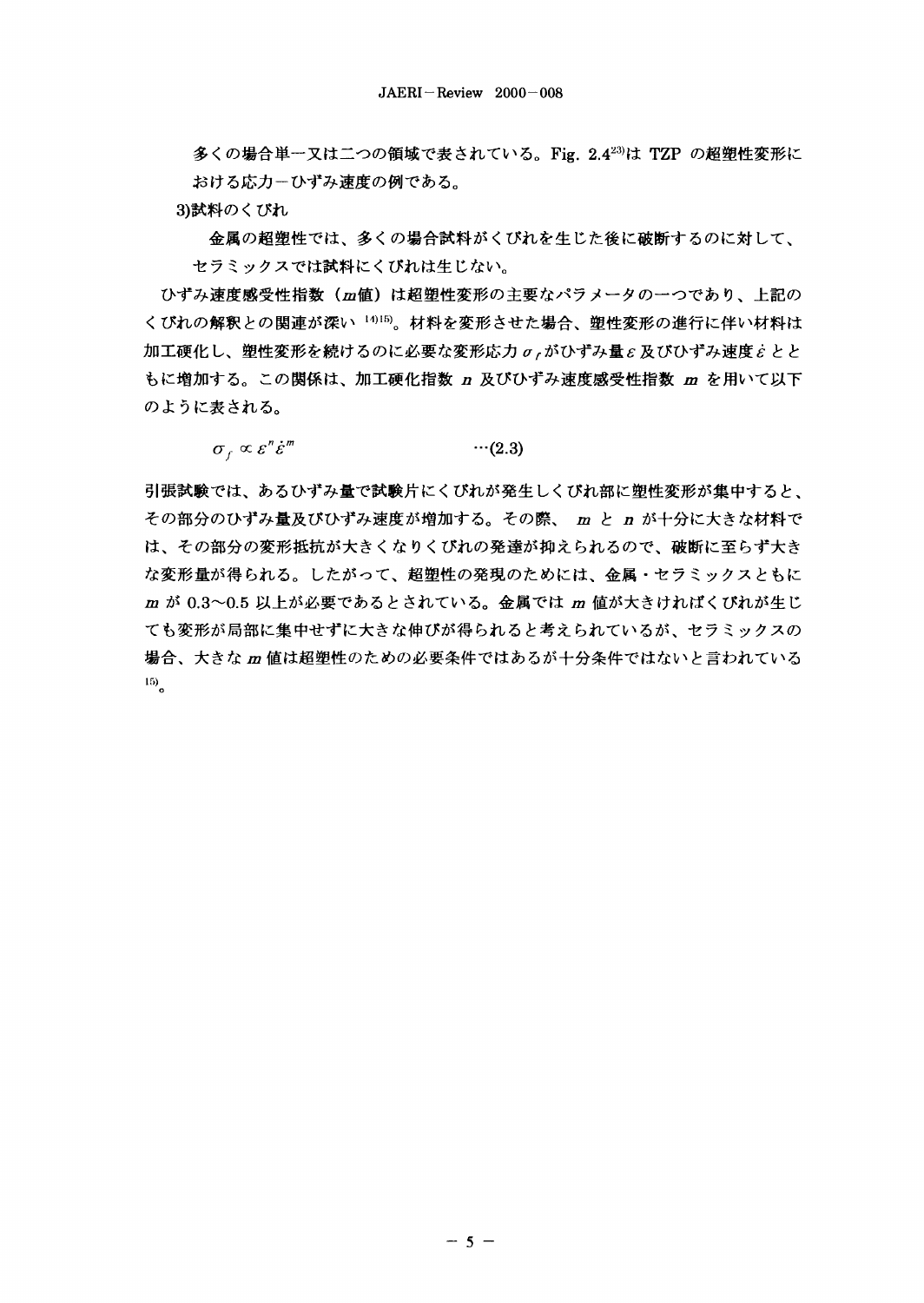Table 2.1 Deformation mechanisms for polycrystalline materials  $5113$ .

 $\mathbf{1}$  $\bullet$  $\overline{1}$ 

| Deformation mechanisms             | n          | Þ                | Characteristics            |
|------------------------------------|------------|------------------|----------------------------|
| Dislocation creep                  |            |                  | Independent of grain size  |
| Power-law creep (Low temperature)  | $5 \sim 7$ | $\left( \right)$ | Dislocation core diffusion |
|                                    |            |                  | (Low temperature)          |
| Power-law creep (High temperature) | $3 \sim 5$ | $\left($         | Lattice diffusion          |
|                                    |            |                  | (High temperature)         |
| Diffusion creep                    |            |                  |                            |
| Coble creep                        |            | $\cdot$          | Grain boundary diffusion   |
|                                    |            |                  | (Low temperature)          |
| Nabarro-Herring creep              |            | $\overline{2}$   | Lattice diffusion          |
|                                    |            |                  | (High temperature)         |
| Harper-Dorn creep                  |            | $\Omega$         | Independent of grain size  |
| Superplastic deformation           | $2 \sim 3$ | $2 \sim 3$       | Grain boundary sliding     |
|                                    |            |                  | + Accommodation process    |

 $\sim 10^{11}$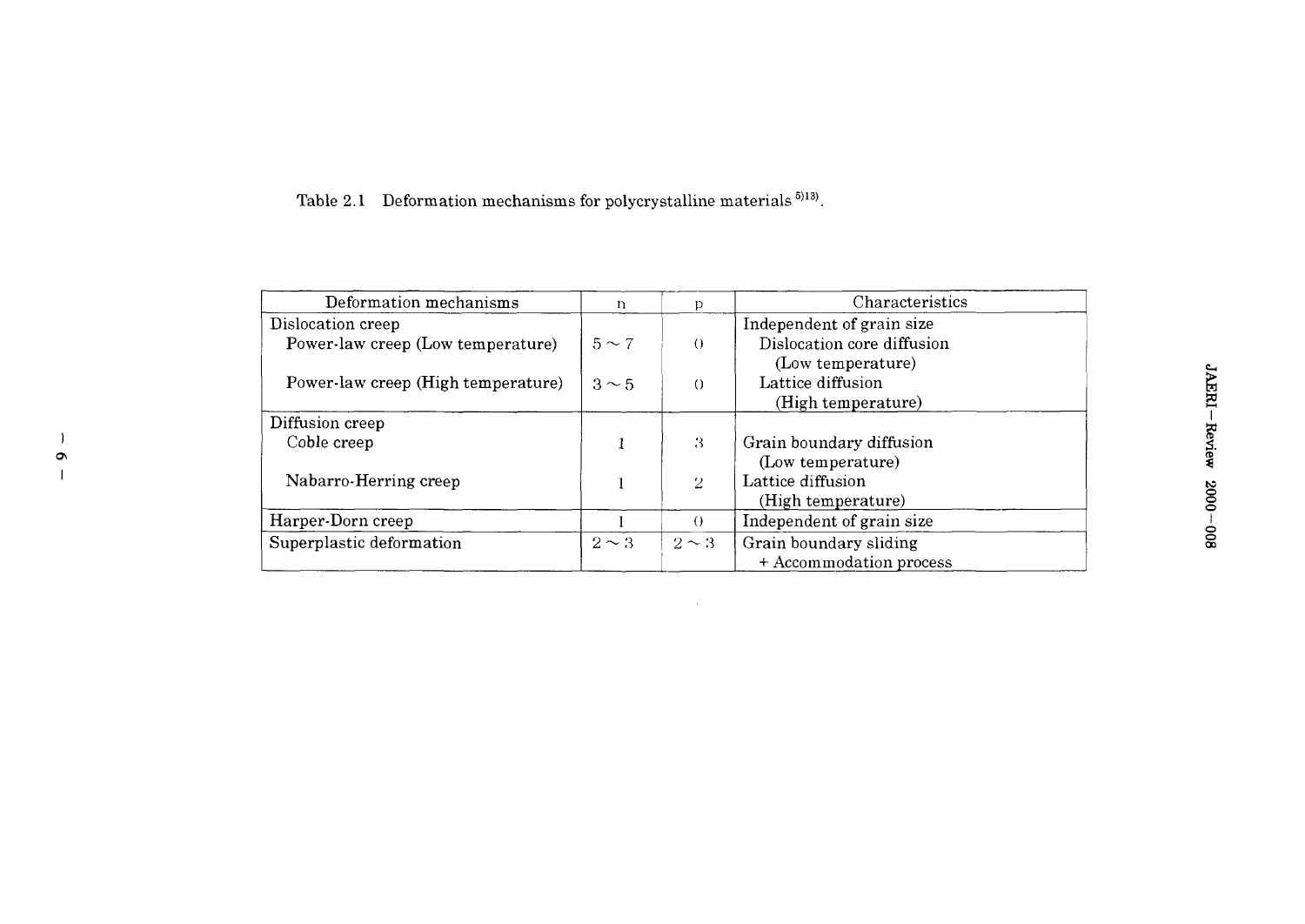

Fig. 2.1 Experimental results of superplastic deformation of 3Y-TZP<sup>4)</sup>.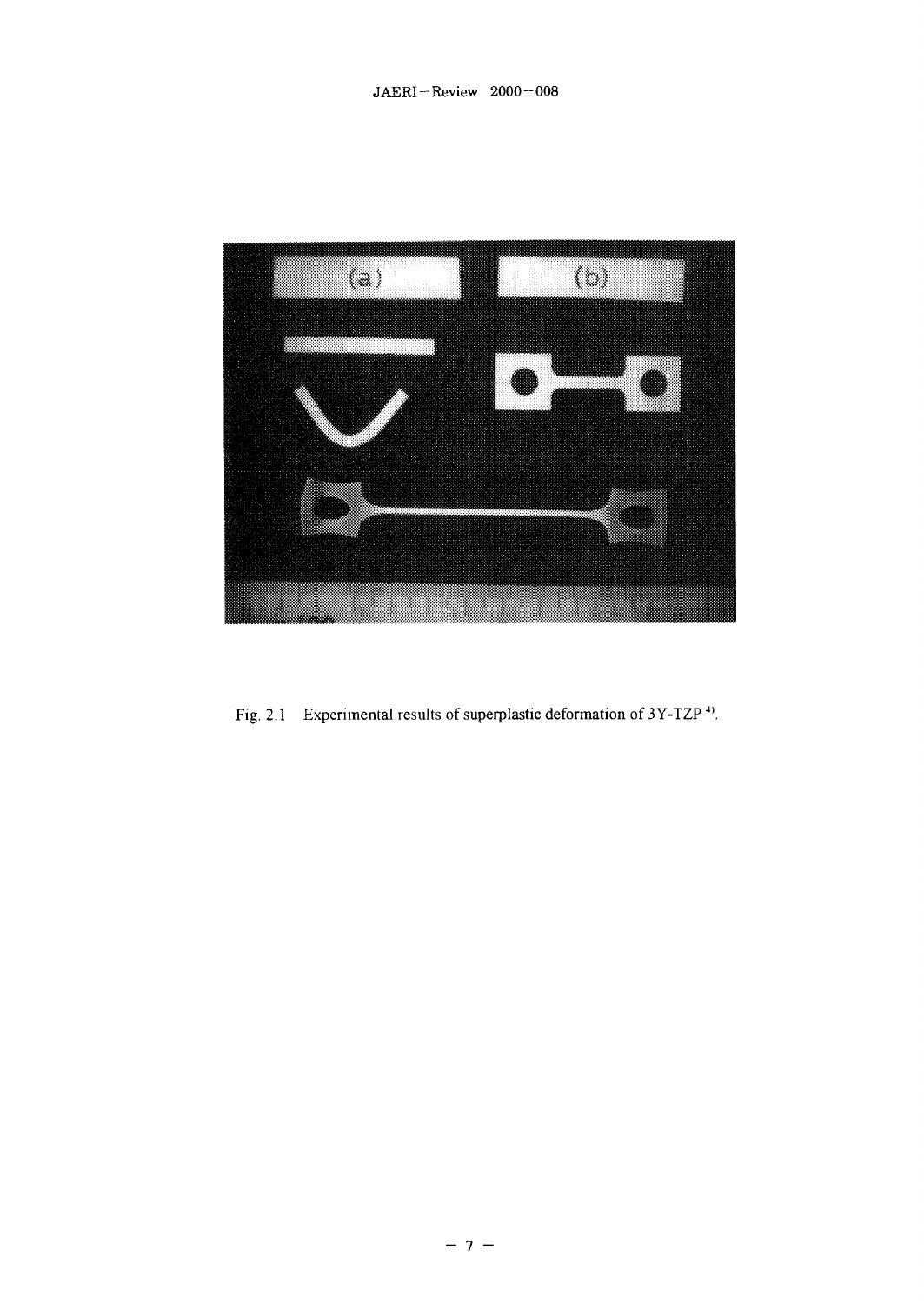

Fig. 2.2 Variations of percentage fractions of strains  $e_c$ ,  $e_g$  and  $e_{gbs}$  with progress in strain <sup>17</sup>. ( $e_c$ : cavitation,  $e_g$ : grain deformation,  $e_{gbs}$ : grain boundary sliding)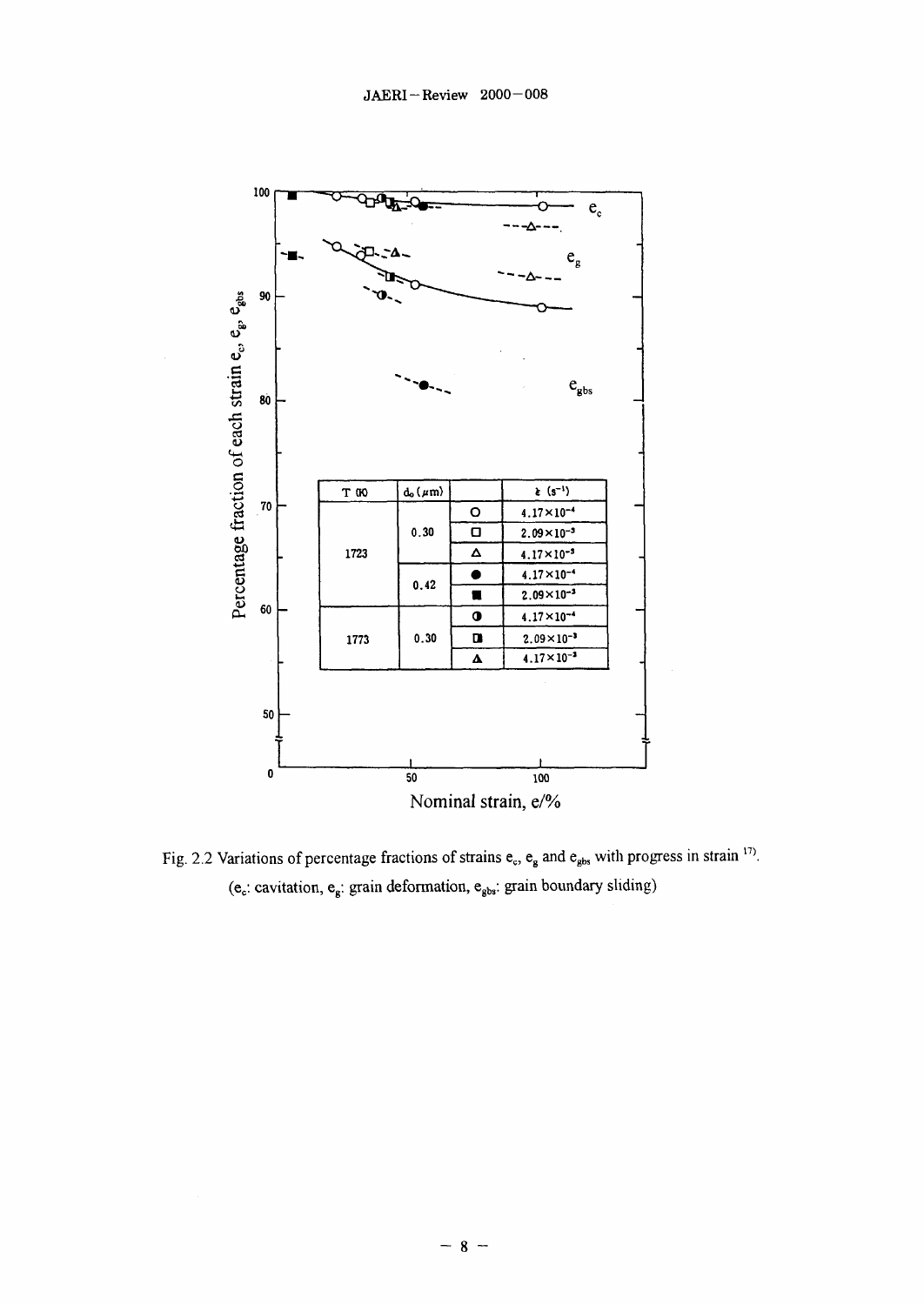

Fig. 2.3 Typical FE-SEM images of  $Al_2O_3/3Y-TZP$  bonded regions<sup>21)</sup>. (Thermal etching was made to observe microstructure.)



Fig. 2.4 Stress against strain-rate of 3Y-TZP at tension and compression tests<sup>23)</sup>.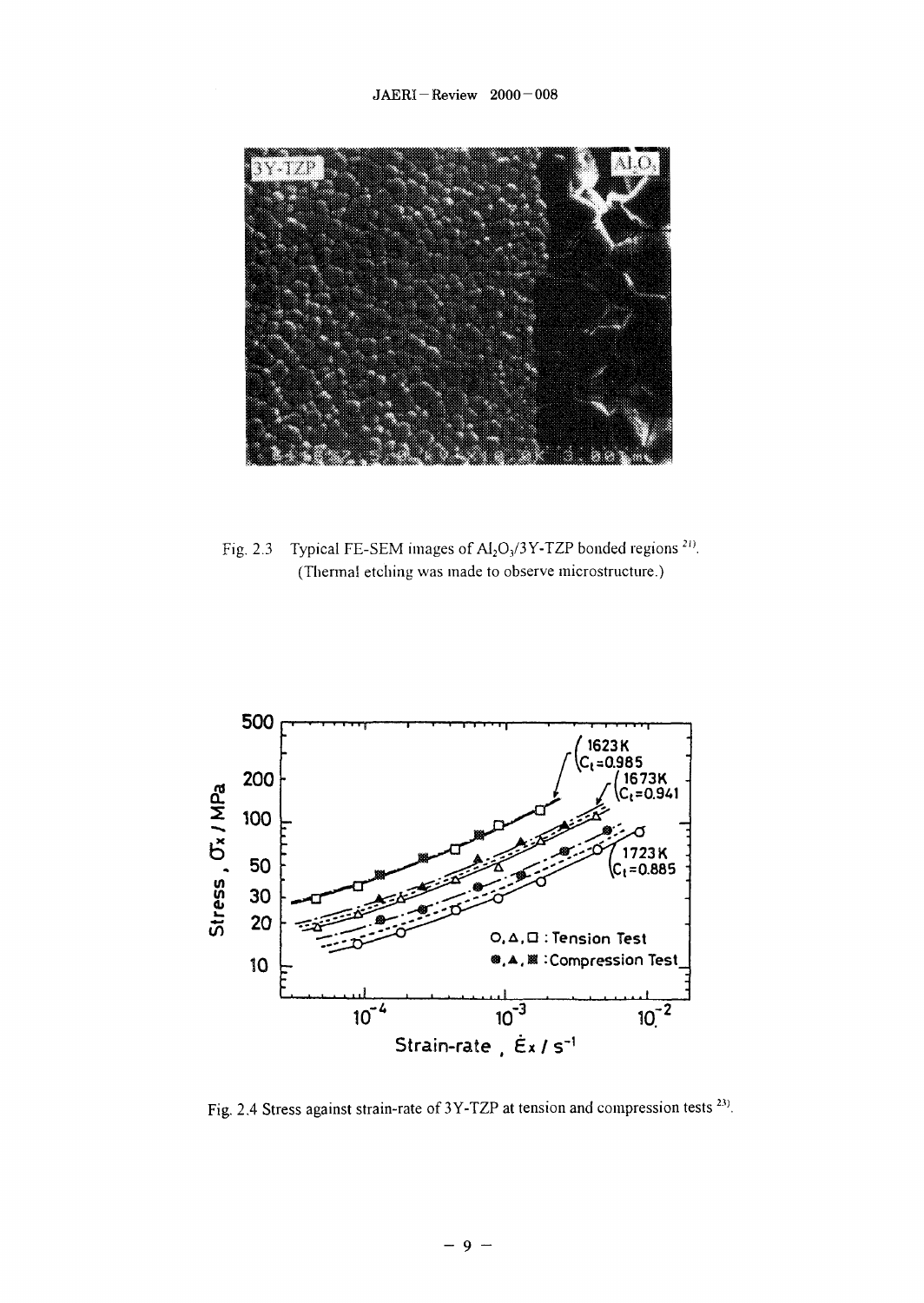# 3. 安定化ジルコニアの中性子照射試験

安定化 ZrO。は高強度、高靱性などの構造用セラミックスとしての優れた性質を持ち、 また高いイオン電導性を示す固体電解質である。また、室温で正方晶が準安定に存在する よう焼結した TZP は代表的な超塑性材料として知られている。以下では、まず一般的な安 定化 ZrO。の材料特性及びこれまでの照射研究の知見について述べる。また、TZP の超塑 性変形への照射効果について考察し、予備照射試験の第1段階として有効と考えられる照 射試験条件を提案する。さらに、中性子照射による放射化量について述べる。

## 3.1 ジルコニアの物性

ZrO<sub>2</sub>はジルコニウムイオン (Zr<sup>4+</sup>) と酸素イオン (O<sup>2</sup>) からなるイオン結合性セラミッ クスである。このようなイオン結合性セラミックスでは、陽イオンと陰イオンの自己拡散 係数は異なり、イオン電導などの特性は速いほうのイオン(ZrO, では O2)、拡散クリープ などの固体の変形特性は遅いほうのイオン (ZrO2 では Zr<sup>4+</sup>) に支配されることが知られて いる<sup>24)25)</sup>。ここでは、ZrO<sub>2</sub>の熱・機械的性質及び電気的性質について述べる。

(1) 熱·機械的性質

ZrO<sub>2</sub> の結晶構造としては単斜晶(Monoclinic)、正方晶(Tetragonal)及び立方晶(Cubic)が あり、高温では安定性の高い蛍石型構造を有する立方晶をとる。ジルコニアは、昇温や降 温の際には以下のように相転移が生じ、その際に大きな体積変化(正方晶から単斜晶への 転移で 4.6%程度の体積膨張)を伴うので、昇温や降温の際に破壊してしまうという問題 があり高温用途での実用化は困難であった 26)-28)。

 $\sim$ 1100°C 2370℃ 

この問題を解決するため、ZrO2 に酸化カルシウム(CaO)、酸化マグネシウム(MgO)、イッ トリア(Y2Og)などの安定化剤を 10%程度固溶させ全ての温度範囲で立方晶を取らせる方法 がとられている。これに対して、安定化剤を少なくして完全には立方晶の構造を安定化さ せず、立方晶と正方晶が共存するようにしたものを部分安定化ジルコニア (Partially Stabilized Zirconia: PSZ) といい、立方晶の母相中に準安定な正方晶粒子が析出あるいは 分散した状態となっている。例えば、ZrO,に Y,O, を3mol%程度固溶させた Y,O, 安定化 ZrO。では、焼結条件によって立方晶中に正方晶を準安定的に室温まで保持できる。この多 結晶体では、外部から応力が働いた場合に正方晶がマルテンサイト的に単斜晶に相転移し て応力を緩和することができ、材料の破壊靱性を大幅に向上させることが可能である 26-28。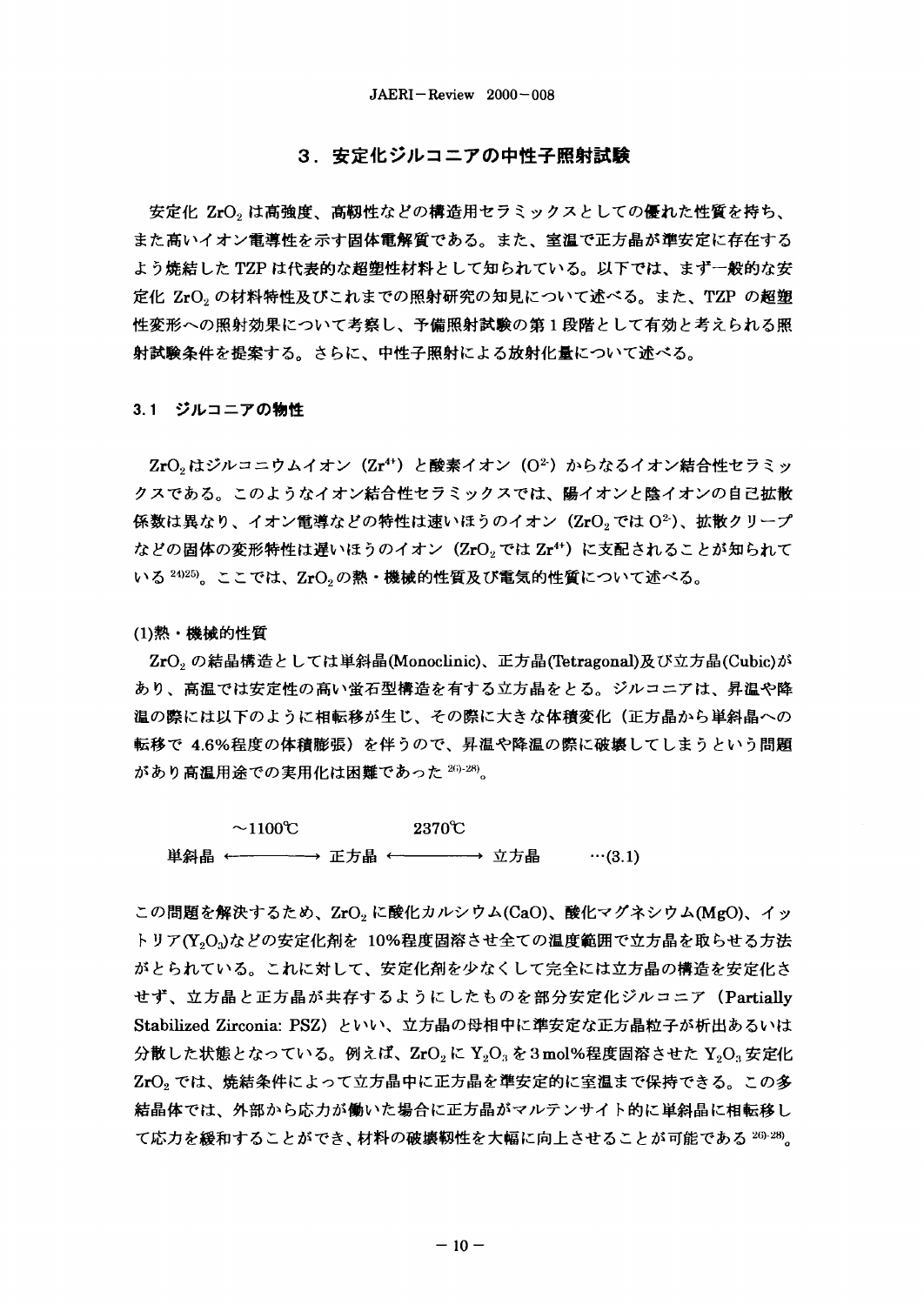Table 3.1<sup>27)28)</sup>に3mol% Y<sub>2</sub>O<sub>3</sub>で安定化した TZP (3Y-TZP) の代表的な物性値を示す。こ のセラミックスは、高靱性に加えて、高強度、高硬度、耐摩耗性や耐食性に優れる、熱伝 導率が低い、などの特長を有している。

#### (2) 雷気的性質

固体中の導電性が主に固体内のイオンによって示される物質を固体電解質という。酸素 イオン導電性を示す固体電解質として、ZrO。や酸化トリウム(ThO。)に CaO や Y<sub>2</sub>O<sub>3</sub>を 10 モル%程度固溶させた安定化ジルコニアやトリアが知られている<sup>29)30)</sup>。例えば、Y<sub>2</sub>O<sub>3</sub>安定 化ZrO。では、結晶格子中の2個のZr<sup>4+</sup>イオンが2個のY<sup>3+</sup>イオンに置き換わり、その周辺 の4点の O2格子位置のうち3点が O2イオンによって占められ酸素イオンの空格子点が1 個導入される。その結果、酸素イオンが固体内を移動できるようになりイオン導電性を示 すのである。固体電解質の両側に電極を取り付け両側に酸素濃度の違うガスを接触させれ ば、電極間に酸素分圧の違いにより起電力が生じる。この原理を利用して、固体電解質は 酸素分圧を測定するための酸素センサーとして自動車の排気ガスセンサーやストーブの酸 欠防止センサーなどに利用されている 20)-31)。原子力分野への利用としては軽水炉燃料棒内 の酸素ポテンシャル測定のための酸素センサーとしての利用が挙げられる 32。また、固体 電解質は酸素と水素の反応を利用した燃料電池としても利用される 31)。

# 3.2 これまでの照射研究

セラミックスへの照射効果についての研究は金属のそれに比べて遅れており、個々のセ ラミックスについては Al,O。等の一部のセラミックスを除いては十分に調べられていると は言い難い 3334)。セラミックスへの中性子照射では一般に体積増加(スエリング)や伸び を生じる。これは照射により導入された格子欠陥による結晶格子の膨張、あるいは、格子 欠陥のうちの空孔や H. He が集合してできたボイドやバブルの形成に起因する。一般に低 温・低照射量では格子膨張が体積増加の主な要因であり、高照射量や高温照射の場合には ボイドの形成によりスエリングが生じる 30。また、照射による結晶の非晶質化により大き な体積増加が生じることも知られている 35,37)。スエリングはセラミックスへの照射効果の うちでも比較的よく調べられているものではあるが、それでも安定化 ZrO2 については大 道 <sup>38)</sup>がまとめているように断片的なデータしか取得されていない。Table 3.2<sup>:8)-44</sup>にこれま での照射研究の知見をまとめ、以下にその概要を示す。ただ、安定化 ZrO。についての照 射効果に関する知見は非常に限られたものであり、かつ、そのほとんどが立方晶の安定化  $ZrO<sub>2</sub>$ に関するものであることから、超塑性を示す正方晶の安定化  $ZrO<sub>2</sub>$  (TZP)への照射効 果についてはほとんど明らかになっていない。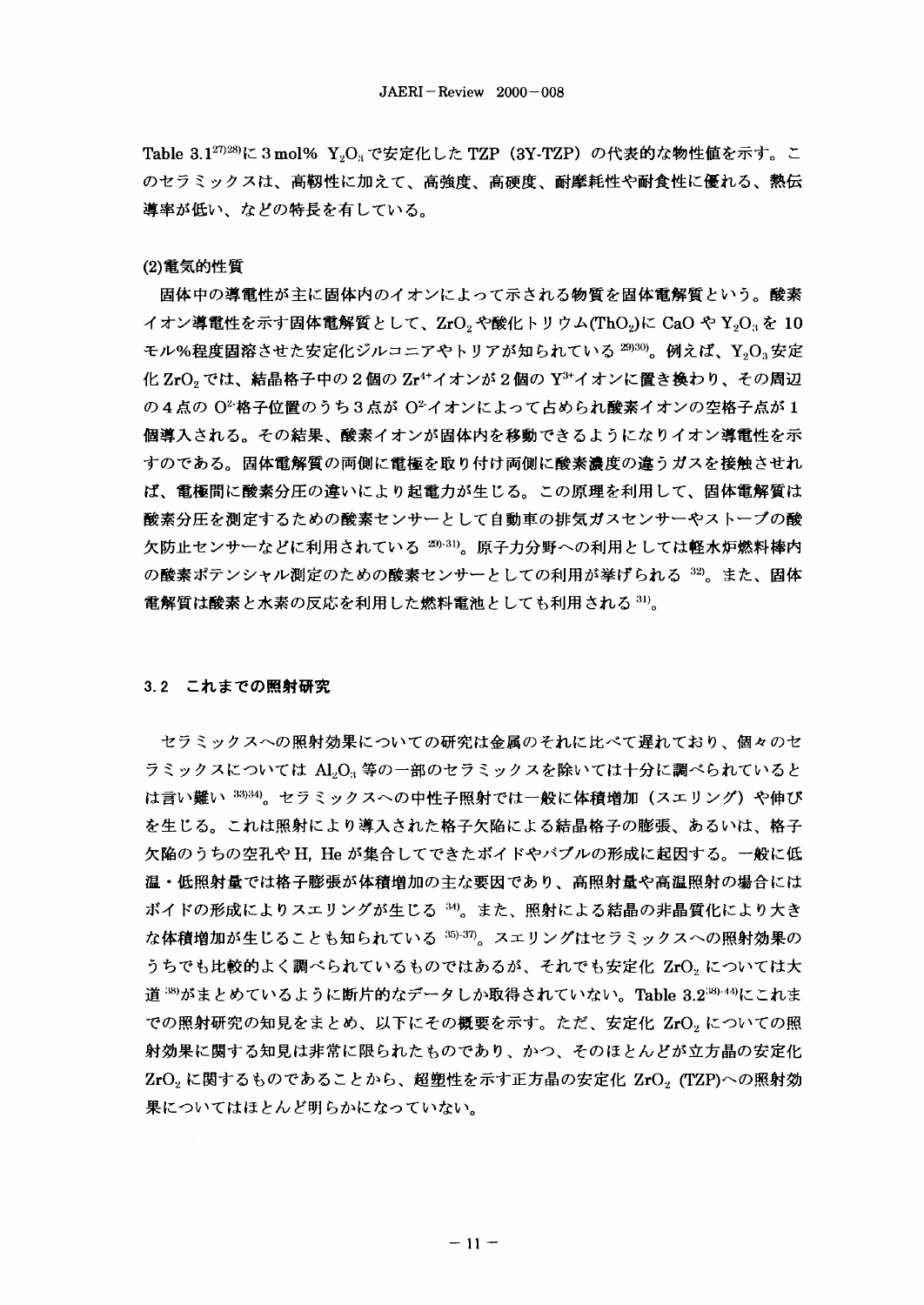# (1) 中性子照射

6mol%Y,O<sub>3</sub>-ZrO<sub>2</sub>をそれぞれ 650, 875 及び 1025K の温度で 0.1MeV 以上の中性子照射 した場合、照射量 3.5×1021n/cm2 でのスエリングはそれぞれ~0.5%、~2.0%及びほとん どゼロ、であったことが報告されている<sup>39)</sup>。875K の場合にスエリングは最大であり、こ の温度は約 0.3Tm (Tm:融点)に相当する。これは、金属材料のスエリングが最大とな る照射温度である 0.3~0.5Tm と同じ範囲にあり、この範囲の大きなスエリングはボイド スエリングである 3334)38)。

また、3Y-TZP へ室温で高速中性子を 2.4×10<sup>17</sup>n/cm<sup>2</sup> 照射した場合、電気伝導度が約 30% 低下したこと、またその際には結晶の相変化は生じなかったことが報告されている 40。

## (2) 核分裂片及びイオン照射

大道 39は、ZrO。への核分裂片の照射効果について過去の研究の知見をまとめている。 それによると、ZrO<sub>2</sub>-13CaO-17UO。焼結体の照射では、10<sup>21</sup>fissions/cm<sup>3</sup> 程度の照射量で はスエリングは無視できる程度であり、立方晶 ZrO,相の結晶構造は保持されていた。こ の試料は照射により、正方晶 ZrO<sub>2</sub>相の喪失(相変態)及び斜方晶 CaZrO<sub>3</sub>相の非晶質化が 生じており、この相変態は中性子照射によっても生じるものである。また、文献 4"では、 UO<sub>2</sub>のような蛍石型構造の結晶は核分裂片の照射による非晶質化は起こらないこと、ZrO<sub>2</sub> への核分裂片の照射により単斜晶から立方晶への相変化が生じたことが述べられており、 非晶質化よりも立方晶への相変化の方が生じ易いとされている。

福田ら <sup>42)</sup>は、80MeV のヨウ素(I)イオンを 8mol%Y<sub>2</sub>O<sub>3</sub>-ZrO<sub>2</sub> に照射して、照射後試料の 加熱処理による回復挙動について報告している。それによると、未照射試料のラマンスペ クトルでは正方晶の典型的なパターンが見られたが、5×10<sup>15</sup>ions/cm<sup>2</sup>の照射後には正方晶 のピークが全く見られなくなったこと、480℃の温度で 5 分間の加熱処理で元のスペクト ル状態に回復したことが述べられており、これは照射による損傷が不規則状態 (disorder) であったためと推測している。このように、ラマン分光分析は結晶状態の解析に用いられ ており<sup>45</sup>、X 線回折では困難なジルコニアの正方晶と立方晶の識別も可能なことから46、 照射による安定化ジルコニアの結晶状態の変化を調べるのに有効な手法の一つであると考 えられる。

Sasajima ら <sup>43</sup>は、10mol% Y<sub>2</sub>O<sub>3</sub>-ZrO<sub>2</sub> に 60keV のキセノン(Xe)イオンを 300~1473K の範囲で最大 1.8×10<sup>16</sup>ions/cm<sup>2</sup> のフルエンスで照射して、スエリングに対する照射温度 及び照射量依存性について調べている。それによると、照射により欠陥クラスターやバブ ルの形成が見られ、スエリング量は照射フルエンス及び照射温度の増加とともに大きくな り、この照射条件の範囲ではスエリング量は最大約4%であった。また、この照射条件の 範囲では非晶質化は生じていない。

Yanagisawa ら <sup>40</sup>は、安定化 ZrO<sub>2</sub>、二酸化プルトニウム(PuO<sub>2</sub>)、Al<sub>2</sub>O<sub>3</sub> などの成分から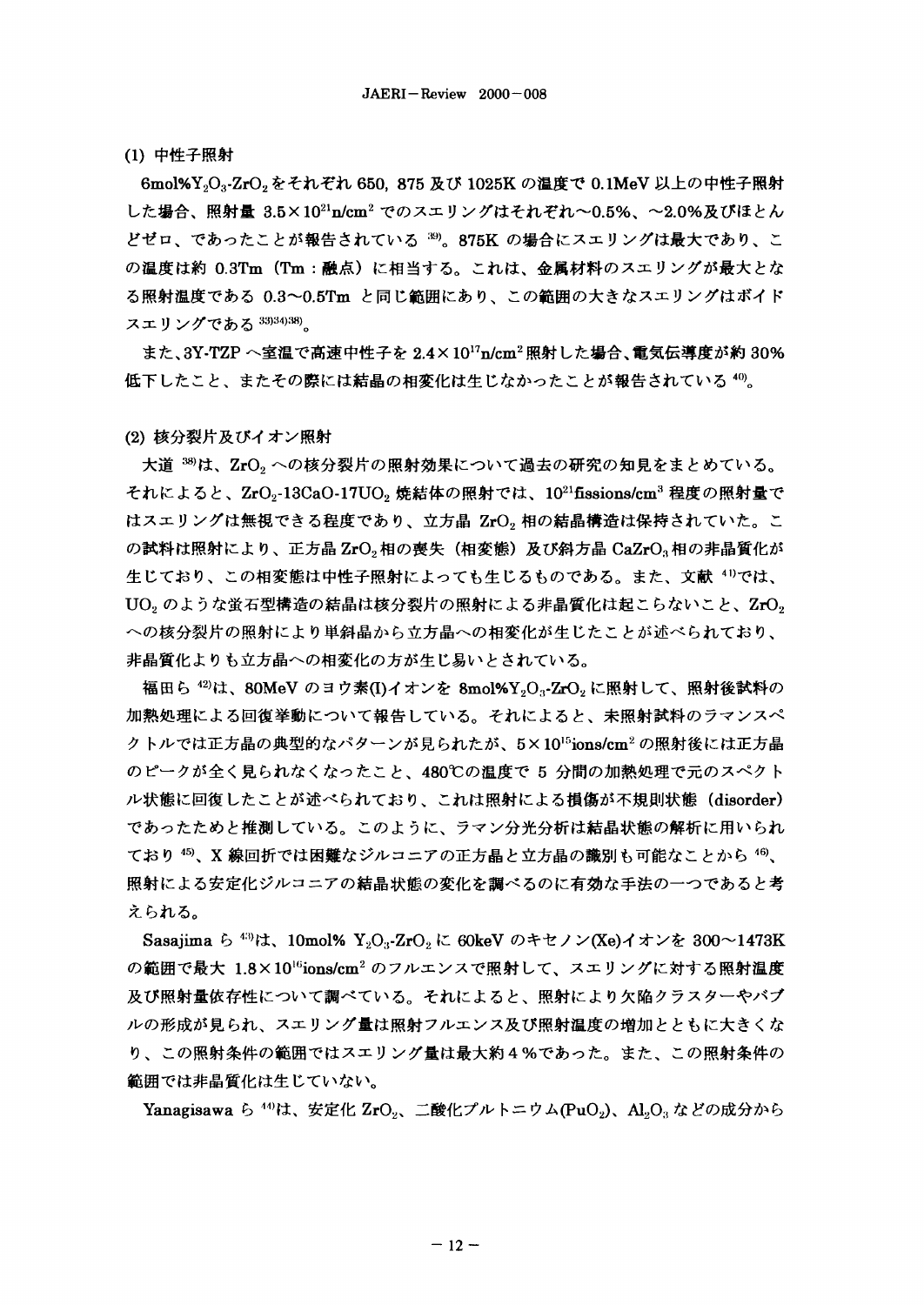なる混合焼結体を照射したところ、28%FIMA(Fission per Initial Metallic Atom)の時点 で結晶の平均粒径が 2 μm から 6 μm に増加(結晶成長)したと報告している。

以上のように、安定化 ZrO。は UO。と同様の蛍石型結晶構造を持つため放射線への安定 性が高いことで知られており、岩石燃料という新たな原子炉燃料の形態の構成要素の一つ として検討されている <sup>47)49</sup>。この燃料は、PuO。を安定化 ZrO。に固溶したものを Al。O。及 びスピネル (MgAl,OA) に分散させた構成であり、上述の大道、福田ら、Sasajima ら及 び Yanagisawa らの研究は、この岩石燃料に関連するものである。また、Naguib と Kelly<sup>35)</sup> により重イオン照射による非晶質化の発生の可能性についての判断基準が示されており、 それによれば、結晶化温度と融点の比及び結晶の結合のイオン性から見て、ZrO2は重イオ ン照射によっては非晶質化は生じないと考えることができる。

#### 3.3 中性子照射試験の検討

ここでは、中性子照射が超塑性変形挙動に与える影響について検討し、特に導入される 欠陥と超塑性変形の活性化エネルギーとの関係について考察する。また、TZP を中性子照 射した後に超塑性変形させて、超塑性変形挙動への照射効果を調べる場合、その照射試験 の第1段階として適切と考えられる試験条件を提案し、さらに中性子照射による試料の放 射化量について評価する。

## 3.3.1 超塑性変形への照射効果

(1)想定される照射効果

一般にセラミックスの塑性変形は起こりにくいので、その照射効果に関する研究はほと んど見られないのが現状であり<sup>40</sup>、現段階ではセラミックスの超塑性変形への照射効果を 推定することは困難である。前述したように、セラミックスの超塑性変形は粒界すべりが 主要な変形機構であり、粒界すべりとそれによって粒界三重点に発生する応力集中の緩和 過程が超塑性変形を律速するものと考えられている <sup>15)16)</sup>。その変形挙動は、式(2.1)及び(2.2) で示した半経験式で表現され、これまでの超塑性セラミックスの研究では、変形の活性化 エネルギーQ、ひずみ速度感受性指数 m 及び結晶粒径指数 p の3つが超塑性変形の主要な パラメーターとして議論されてきている。超塑性セラミックスである TZP へ中性子照射し た場合、欠陥の導入はもちろんのこと、正方晶から立方晶への相変化、結晶粒成長、粒ア スペクト比、キャビテーション挙動などが変化し、硬さ、破壊靭性値、粒界すべりの変形 抵抗などの機械的特性にも影響が生じると考えられる。また超塑性変形の主要なパラメー ターにも影響が生じると考えられ、Fig. 3.1 のように応力ーひずみ速度の関係を照射した 場合と非照射の場合とを比較すれば、照射による Q と m への影響を評価することができ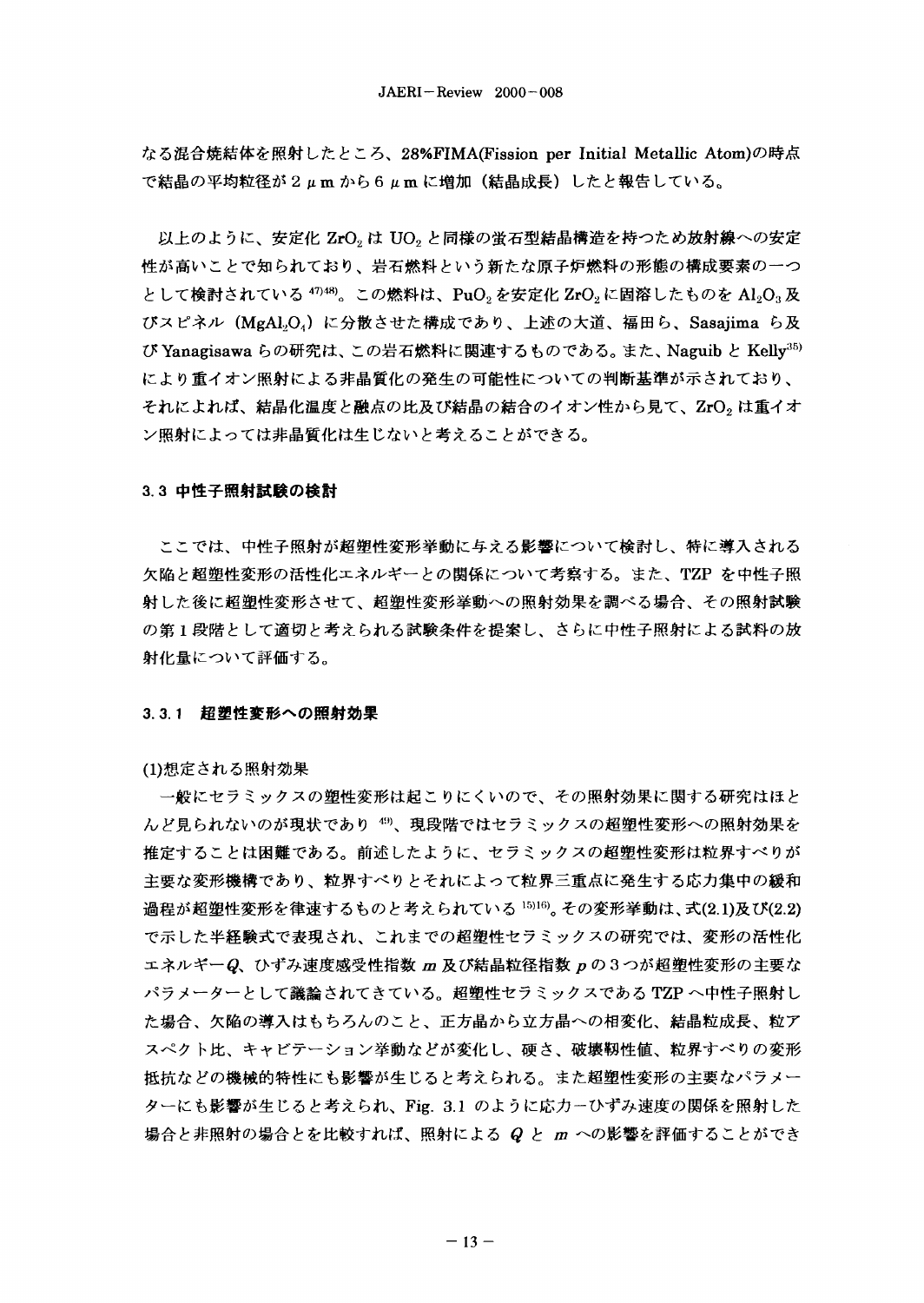る。特に Qへの影響は、照射による自己拡散の促進と密接に関連していると考えられる。

、TZP の超塑性変形の活性化エネルギーは 500〜 600kJ/mol の範囲であり、それが正方晶 ZrO $_2$ の格子拡散の活性化エネルギー623 kJ/mol とそれほど異なるものではないことを述べている。しかし、正方晶 ZrO。の格子拡散の活 性化エネルギーについてのデータはこの一点だけであり、その組成が CeO<sub>2</sub>-ZrO<sub>2</sub>-HfO<sub>2</sub> で あり超塑性の研究に用いられている TZP の組成とは異なることなどから、この結果だけか ら格子拡散による緩和過程が超塑性変形を律速していると結論するのは危険であるとして いる <sup>15)</sup>。このように、格子拡散の活性化エネルギーと超塑性変形の活性化エネルギーとは 現段階では厳密に対応付けられるものではないが、密接な関連があると考えられるので、 照射による欠陥の導入により変形の活性化エネルギーに変化が生じると推定することがで きる。

一方、超塑性変形は粒界すべりをその主要な変形機構としているため、粒界拡散の効果 も考慮しておく必要がある。特に、多結晶体への中性子照射では粒界近傍に点欠陥集合体 が形成されることが知られており 50)、照射により粒界拡散が促進される可能性がある。ま た、照射によって前述したような結晶状態の変化や粒界近傍への溶質原子の偏析・析出 51) などの現象が発現する可能性もあるので、粒界構造や結晶状態の変化などにも着目してい く必要がある。

(2)超塑性変形への照射促進拡散の効果について

物質の構成元素の拡散(自己拡散)は熱平衡の空格子点が移動することで起こり、その 自己拡散定数は点欠陥の濃度と易動度との積に比例する。以下では、照射促進拡散が超塑 性変形の活性化エネルギーに与える影響について考察する。なお、UO。、ThO。や PuO。な ど蛍石型構造をとる酸化物の自己拡散の特徴は酸素イオンの拡散係数が陽イオンの拡散係 数に比べて著しく大きいことであり、固体としての機械的性質は自己拡散の遅い方の陽イ オンによって保持されていることが知られている <sup>24)25</sup>)。したがって、TZP の超塑性変形に おいてもその変形特性は自己拡散の遅い Zr イオンの効果が支配的であると考えられる。

高温の材料では、結晶中に空格子点や格子間原子のような点欠陥が熱平衡の状態で存在 し、その濃度は高温ほど大きくなる。また、このような点欠陥は放射線照射によっても導 入され、放射線照射下での点欠陥濃度は照射温度、照射量、照射時間などに複雑に依存す るが、放射線照射下では点欠陥濃度が増加して非照射状態に比べて拡散が促進されること が知られている(照射促進拡散)。一方、易動度については、点欠陥の種類の複雑さと多 様性のため、セラミックス中の易動度に関する情報は極めて乏しいのが現状である<sup>52</sup>。し たがって、自己拡散が超塑性変形に密接に関連しているとすれば、照射効果として、格子 欠陥濃度の増加により照射促進拡散が起こり超塑性変形が促進されると推測することがで きる。ここで、自己拡散係数は、活性化エネルギーを用いて以下のように表現することが できる 53)。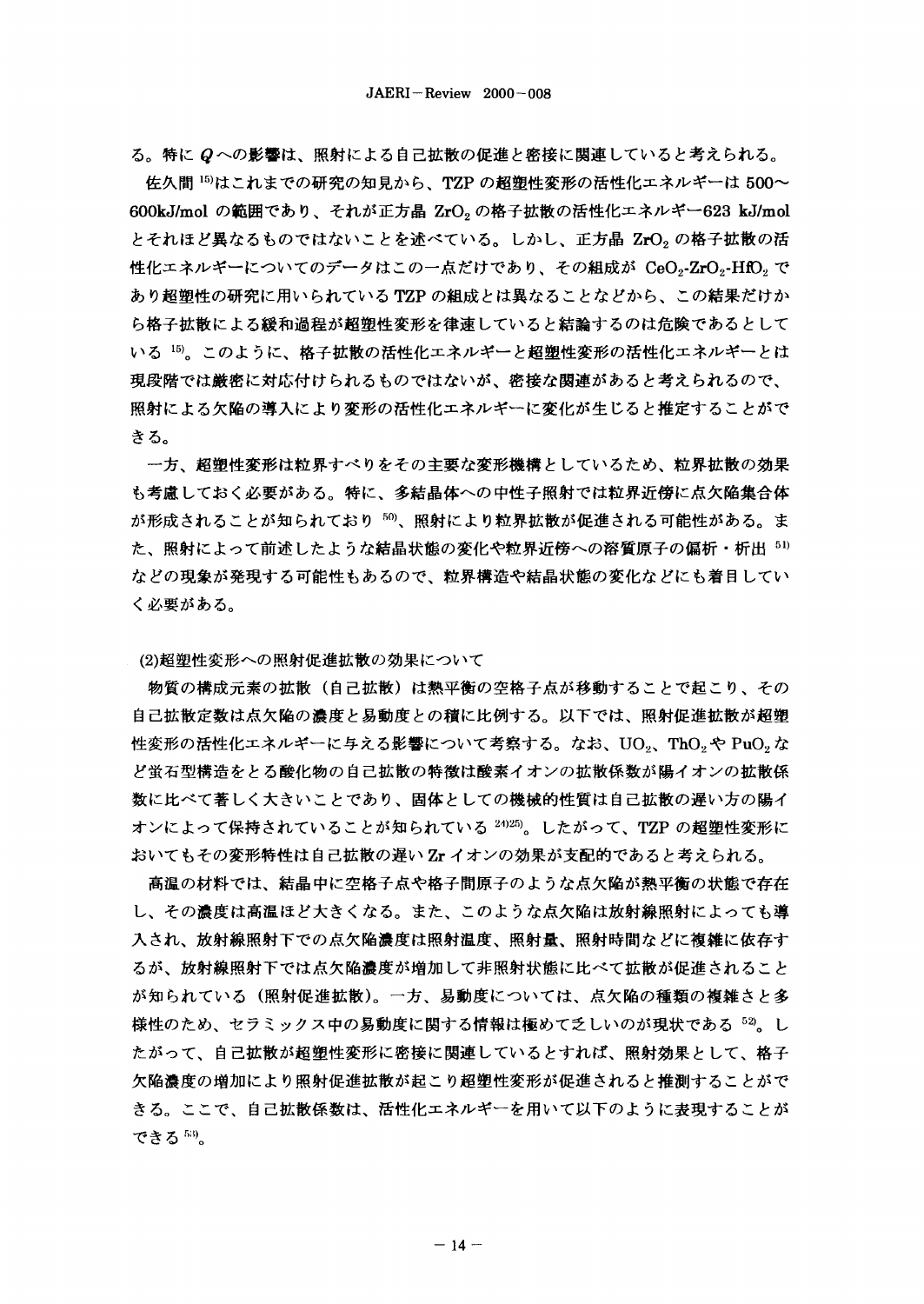*D=Duexp(-Q/kT)*  $\cdots(3.2)$ 

 $Q = E_r + E_m$  $\cdots(3.3)$ 

Q は自己拡散の活性化エネルギー、ER及び Emはそれぞれ欠陥の生成エネルギーと欠陥の 移動エネルギーである。照射により欠陥が熱的に非平衡状態で導入される場合には、照射 欠陥のない熱的平衡状態と比べて、その分の欠陥の生成エネルギーが不要となるため活性 化エネルギーが低下し、自己拡散係数の増加及び拡散の促進が生じる。そのため、照射に より超塑性変形の活性化エネルギーが低下し、非照射状態に比べて低い温度で超塑性が発 現すること、あるいは、同一温度で比較した場合にひずみ速度が向上することが期待され る。

ここで、純金属の場合には、その熱的拡散係数がかなりの大きさになるのは融点(絶対 温度)の約半分以上の温度であるため、照射により導入された欠陥により拡散の促進効果 が顕著に現れるのはそれ以下の温度であるとされている50。超塑性変形挙動に及ぼす照射 効果を調べるため、照射後の試料を超塑性変形温度まで加熱する場合、TZP の超塑性変形 (1623K)であり、これは ZrO<sub>2</sub> の融点(約 2700℃ (2973K))の約半分以上の温度に相当する。したがって、超塑性変形温度まで加熱した 際に熱的拡散係数が著しく増加してしまい、照射による拡散の促進効果が顕著に現れない 可能性も想定する必要がある。

金属材料では、格子間原子の熱平衡濃度は空孔の熱平衡濃度に比べて数桁小さく、空孔 のみが熱平衡状態で存在している。一方、セラミックスの欠陥の熱平衡濃度に関する情報 は少ないが一般に金属に比べて欠陥の熱平衡濃度は低いことが知られており、融点直下に  $10^{-3}$ ~ $10^{-4}$ 、体心 、 ${\bf ZrO}_2$ と同様の蛍石型構造のイオン結晶である  ${\bf CaF}_2$  及び  ${\bf UO}_2$ レンケル欠陥(陽イオンの空孔と格子間イオン)濃度はそれぞれ 3.7×10<sup>-11</sup>及び 1.9×10<sup>-8</sup> と計算されている 55。したがって、ZrO。についても非照射状態での欠陥の熱平衡濃度は 金属のそれに比べて数桁小さいことが予想される。このように、照射により欠陥を導入し た TZP を超塑性温度で変形させる場合、非照射状態での欠陥濃度が小さいため、融点の半 分程度の温度であっても照射促進拡散の効果により変形の活性化エネルギーに影響が出る ものと期待される。

以上をまとめると、中性子照射した TZP を超塑性変形させる場合、変形の活性化エネル ギーだけに着目すれば、非照射状態に比べて照射により導入された欠陥の寄与分だけ変形 の活性化エネルギーが低下し、特に低温で超塑性変形のひずみ速度が向上する効果が期待 される。一方、照射によって正方晶から立方晶への相変化や結晶粒成長が生じる可能性が あることなどから、粒界すべりの変形抵抗が大きくなり超塑性変形が発現しにくくなるこ とも想定される。超塑性変形にはこれらが複雑に関与していると考えられるので、現時点 では単に活性化エネルギーの観点だけから超塑性変形が発現しやすくなると判断すること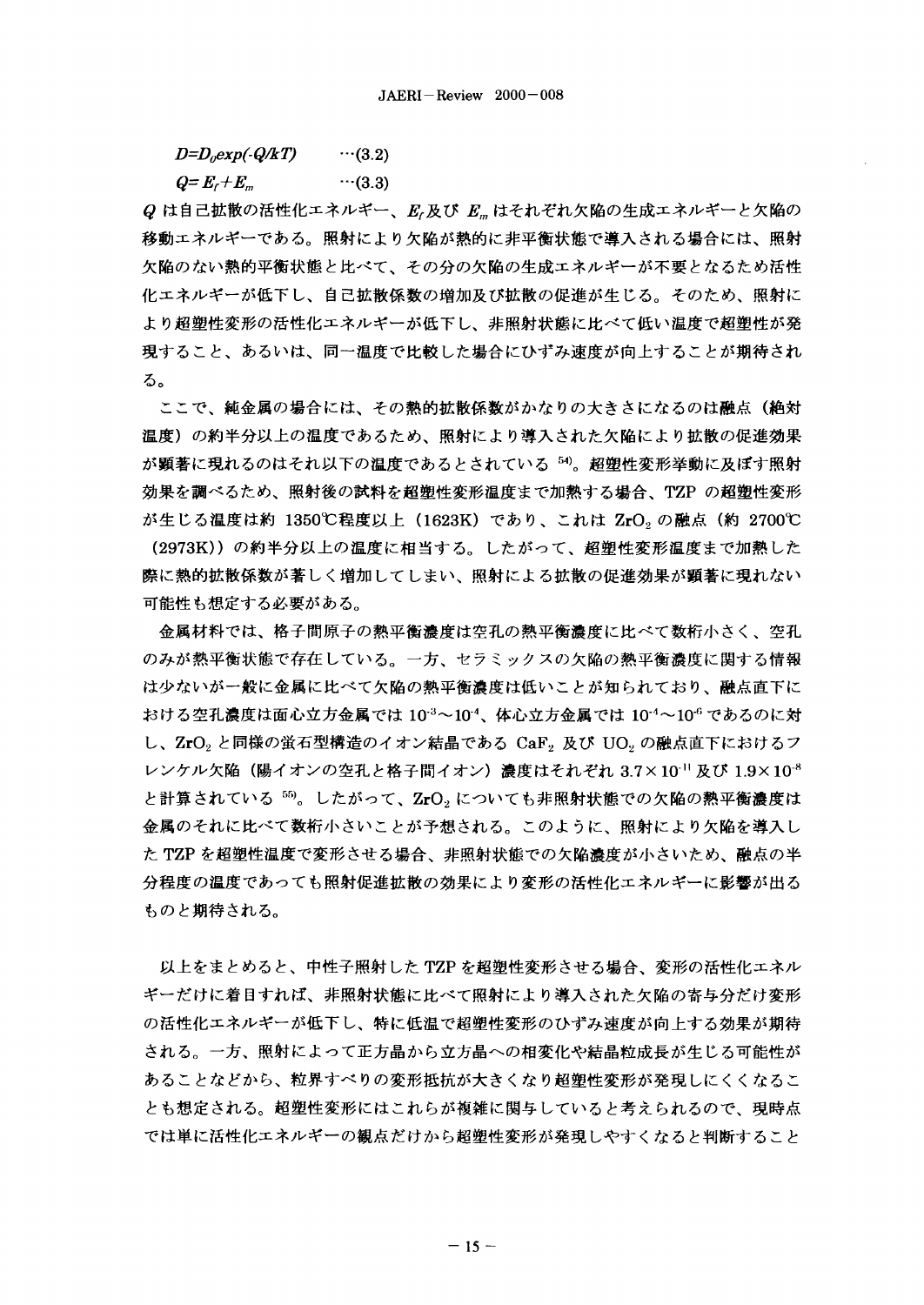はできず、今後、照射による粒界構造の変化なども考慮して研究を進めていく必要がある。

#### 3.3.2 照射試験条件

以下では、超塑性セラミックスへの中性子照射試験の第1段階として、適切と考えられ る中性子照射量及び照射温度を検討する。

## (1)中性子照射量

これまでの安定化 ZrO2 等への照射研究の知見を検討し、照射による欠陥の導入の観点 から TZP の超塑性変形挙動への照射効果を調べるために適切と考えられる中性子照射量を 検討する。なお、前節の記載と重複するが、検討に用いたこれまでの照射研究の知見を以 下に再掲する。

①3Y-TZP へ室温で高速中性子を 2.4×10<sup>17</sup>n/cm<sup>2</sup> 照射した場合、電気伝導度が約 30%低 下し、その際には結晶の相変化は生じていない<sup>40)</sup>。安定化 ZrO2 は酸素イオンによってイ オン導電性を示すため、この電気伝導度の低下は照射により導入された点欠陥により酸素 イオンの導電性が低下したためと推定される。

②6mol%Y<sub>2</sub>O<sub>3</sub>-ZrO<sub>2</sub>を高速中性子(>0.1MeV)で照射した場合、875K の照射温度で 3.5× 10<sup>21</sup>n/cm<sup>2</sup>の照射量で約2%のボイドスエリングが生じている<sup>399</sup>。

これらの事例から、安定化 ZrO2 に高速中性子を照射した場合、10<sup>17</sup>n/cm<sup>2</sup> 以上の照射量 で点欠陥を導入することができるが、①の事例は主に O イオンのはじき出しに起因するも のと考えられるので、この程度の少ない照射量では Zr イオンのはじき出しの効果が現れ にくいと推測される。一方、②の事例からは、この程度の照射量ではスエリングの効果も 考慮する必要が生じてくるので、照射量が多すぎると超塑性変形に与える点欠陥導入の影 響を調べることが困難になることがわかる。ZrO。に対するスエリングの照射量依存性につ いては研究例が少なく明確になっていないが、照射効果が体系的に調べられている Al,O<sub>3</sub> では、スエリング量は 1021n/cm2 以上の中性子照射量で急激に増加することが知られてい る 34)。また、ZrO2は Al2O3より耐スエリング性に優れているので、これ以下の照射量では スエリングの影響は顕著には現れないものと考えられる。

したがって、超塑性変形に与える点欠陥導入の影響を調べるには、照射量は  $10^{21}$ n/cm<sup>2</sup> 以下が適していると考える。ただし、照射後に約 1350℃以上の高温で超塑性変形試験を 実施するため、欠陥の回復の可能性も想定すると、これまで超塑性現象への照射に関する 研究の実績がないことから初めての照射試験としては 1021n/cm2 以下の範囲でなるべく多 い照射量が望ましいと考えた。日本原子力研究所大洗研究所の材料試験炉(JMTR)にお いて燃料領域の照射孔を用いれば、5×10<sup>30</sup>n/cm<sup>2</sup>(>1MeV)の照射量が1サイクルの照射で 達成可能である 56),57)。

なお、Al,O., MgAl,O. 及び MgO の3種類の酸化物セラミックスに室温でイオン照射し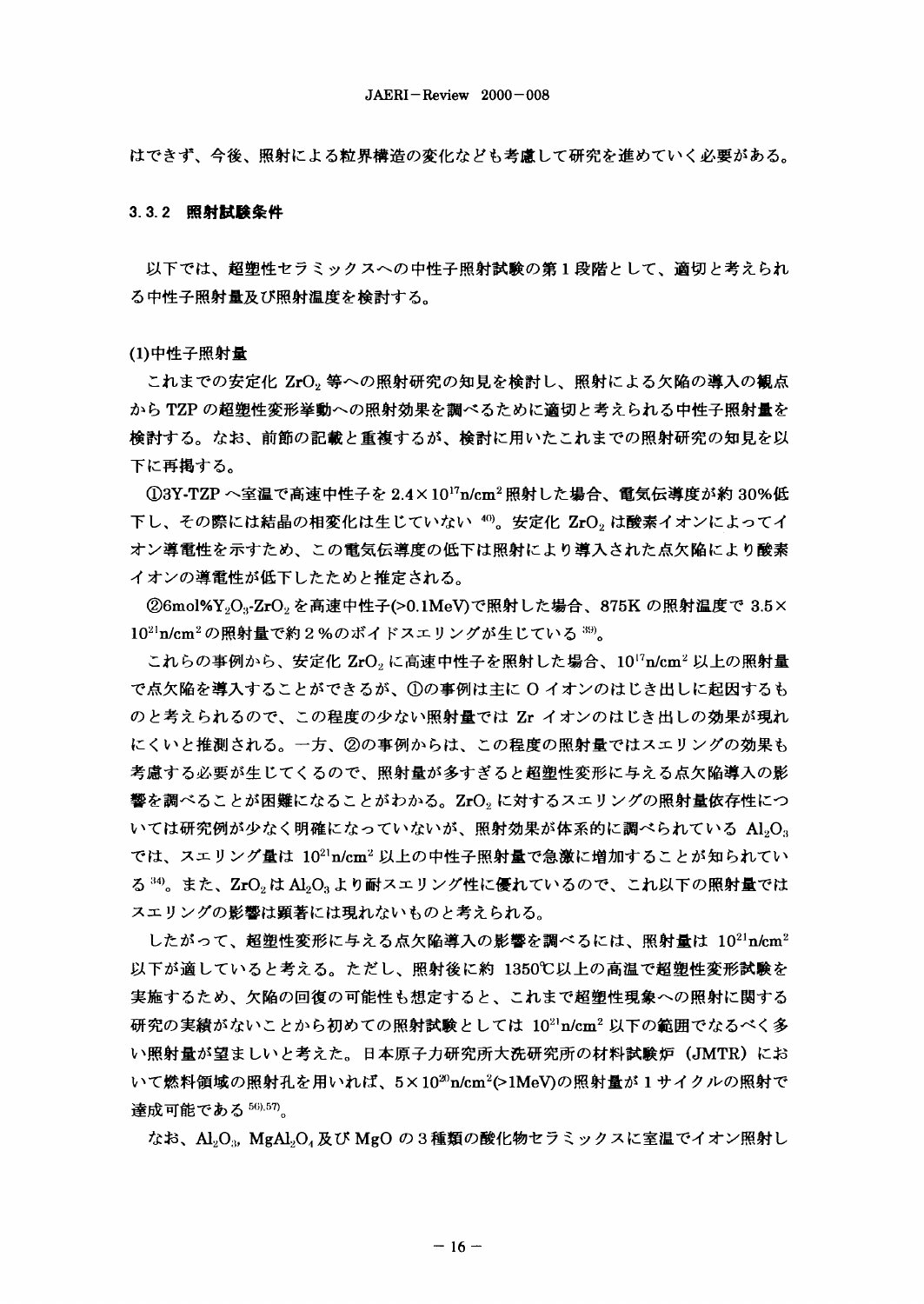た場合、100dpa(dpa: displacement per atom )までは非晶質化しないことが報告されてい る 37)。TZP への中性子照射においても、はじき出し損傷量を計算することができればこれ らの結果との比較が可能であるが、セラミックスにおけるはじき出し損傷量はその構成元 素や結晶構造、照射する放射線の種類などに複雑に関係しているため、評価は容易ではな い。そこで、まず評価の第1段階として、はじき出し損傷量の大まかな値を下記の単色エ ネルギーEの高速中性子に対する評価式<sup>58</sup>を用いて見積もった。

$$
\overline{V} \cong \frac{1}{A} \left( \frac{E}{E_d} \right) \qquad \qquad \cdots (3.4)
$$

$$
C_d = t\phi \sigma_p \overline{v} \cong t\phi \sigma_s \frac{1}{A} \left(\frac{E}{E_d}\right) \qquad \cdots (3.5)
$$

ここで、v:平均はじき出し損傷量、A:ターゲットの原子の質量数、Ed:はじき出しの しきいエネルギー、 $C_d$ :はじき出し数、 t:照射時間、  $\phi$ :高速中性子束、  $\sigma_n$ : 一次は じき出しの断面積、o.: 弾性散乱断面積である。平均はじき出し損傷量アは、一つの1次 はじき出し原子 (PKA: Primary Knock-on Atom) によってはじき出される原子の数の平 均値を示すものである。また、はじき出し数C<sub>a</sub>は、この期間の照射によって生じるター ゲット原子あたりのはじき出し数(dpa)である。以上の式を用いて、TZP の構成元素であ る Zr 及び O について、それぞれレ及びC」を計算した。計算にあたっては、E=1MeV、  $t\phi = 5 \times 10^{20} (n/cm^2)$ とした。ZrO<sub>2</sub>の構成原子のはじき出しのしきいエネルギーについて はあまりよく調べられていないため、UO<sub>2</sub>における U 及び O 原子のはじき出しエネルギ ー59)を基に Zr 及び O についてそれぞれ 40eV 及び 20eV を仮定した。計算結果を計算条件 と共に Table 3.3 に示す。Zr 原子及びO 原子のはじき出し数は、両者の質量数及びしきい エネルギーの違いによって差異が生じ、それぞれ約 1.1dpa 及び約 6.6dpa となった。以上 は大まかな評価ではあるが、前述の非晶質化が生じない 100dpa に比較してもかなり小さ いことから、TZP の中性子照射試験において、5×10x'n/cm2 程度の照射量では非晶質化の 影響は小さいと考えられる。なお、はじき出し損傷量については、今後の研究の進展に伴 いより詳細な評価が必要である。

# (2)照射温度

前述したように ZrO<sub>2</sub> の融点は約 2700℃であり、TZP で超塑性変形が生じるのは約 1350℃以上である。中性子照射による超塑性変形への影響を調べるにあたり、照射後に約 1350℃以上で高温変形させるので、中性子照射温度は融点の半分より十分低ければ、照射 によって導入した陽イオン (Zr<sup>4+</sup>) 位置の欠陥が照射期間中の再結合によって消滅してし まう効果は小さいと考えられる。また、ZrO2 については陽イオン (Zr<sup>4+</sup>) の拡散が遅いこ とが知られており、1200℃において1μm 拡散するのに約 3×10<sup>3</sup>時間要するとの計算例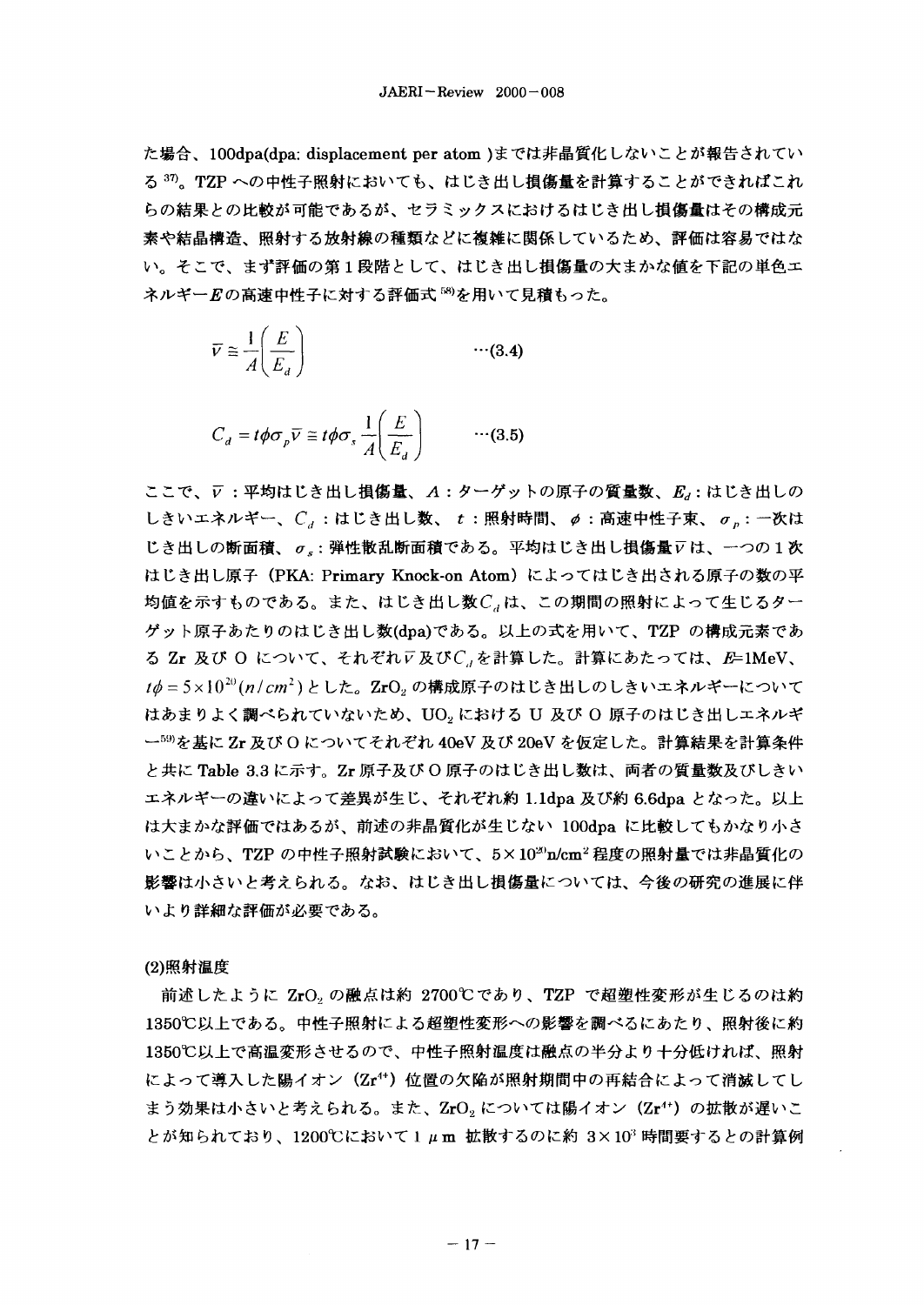もある <sup>60)</sup>。このように、ZrO。中の Zr<sup>4+</sup>の拡散係数は小さく、数百℃程度の照射温度であ れば照射温度依存性は小さいと推定される。このようなセラミックスへの照射によって導 入された欠陥の結合・回復に対する照射温度依存性は興味深いところであり、詳細は今後 の研究の進展に伴い明らかにしていく必要がある。また、TZP は超塑性変形温度近傍では 結晶成長する可能性があるが、数百℃程度のような ZrO。の融点に比べて十分低い温度で は結晶成長は少ないと考えられる。したがって、目標とする照射温度を数百℃程度のオー ダーであればよいとした。上述のJMTR の燃料領域の照射孔では温度制御をしないバスケ ット照射において試料の照射温度は 600℃程度のオーダーであると見積もられている 57。

なお、前述の②の事例で2%のボイドスエリングが生じたのは 875K (約 600℃) であ るが、上述の照射量 5×1020n/cm2 はこの事例よりも約1桁少ないので、この程度の照射量 なら600℃程度の照射でもスエリングの影響は小さいと考えられる。

## (3)照射条件の提案

以上、(1)及び(2)により、超塑性セラミックスへの中性子照射試験の第1段階として JMTR の燃料領域の照射孔を用いたバスケット照射を考え、高速中性子照射量を 5× 1020n/cm<sup>2</sup>(>1MeV)、試料の照射温度を 600℃程度とした。なお、これらの条件の選定にあ たってはバスケットの設計条件 57を考慮に入れており、現在、平成 12 年度の照射試験を 目指して準備を進めている。

## 3.3.3 放射化量

放射化量の評価は今後の超塑性セラミックスの原子力分野への展開を視野に入れた場合 に重要な項目の一つであり、ここでは中性子照射による 3Y-TZP の放射化量について述べ る。低放射化材料については、例えば核融合炉の構造材への要求事項の一つとしても重要 とされており、今後の原子力分野への応用の観点から材料の低放射化は重要な項目の一つ である 61)。

3Y-TZP の構成元素は、Zr. O 及び Y であるが、今回の評価では中性子照射による大ま かな放射化量及びその減衰挙動を調べることを主目的とし、構成元素のうち放射化量の多 い Zr 及び Y を検討対象とした。また、天然のジルコニウム鉱物中にはハフニウム(Hf)が 不純物として少量含まれているため、3Y-TZP 試料についても Hf を考慮することとした。 検討対象とした元素のうち、Y には天然の同位体は存在しないが、Zr と Hf については天 然の同位体が存在する。放射化量の評価には、これらの核種の存在比と各々の核種と中性 子との反応を考慮する必要がある。Table 3.4<sup>62)63</sup>)に放射化の計算に用いた核データの値を 示す。なお、今回は評価の第1段階として、まず放射化量の概算値を見積もることとして 熱中性子吸収断面積を用いた。以下に、放射化の検討にあたり着目した反応を示す。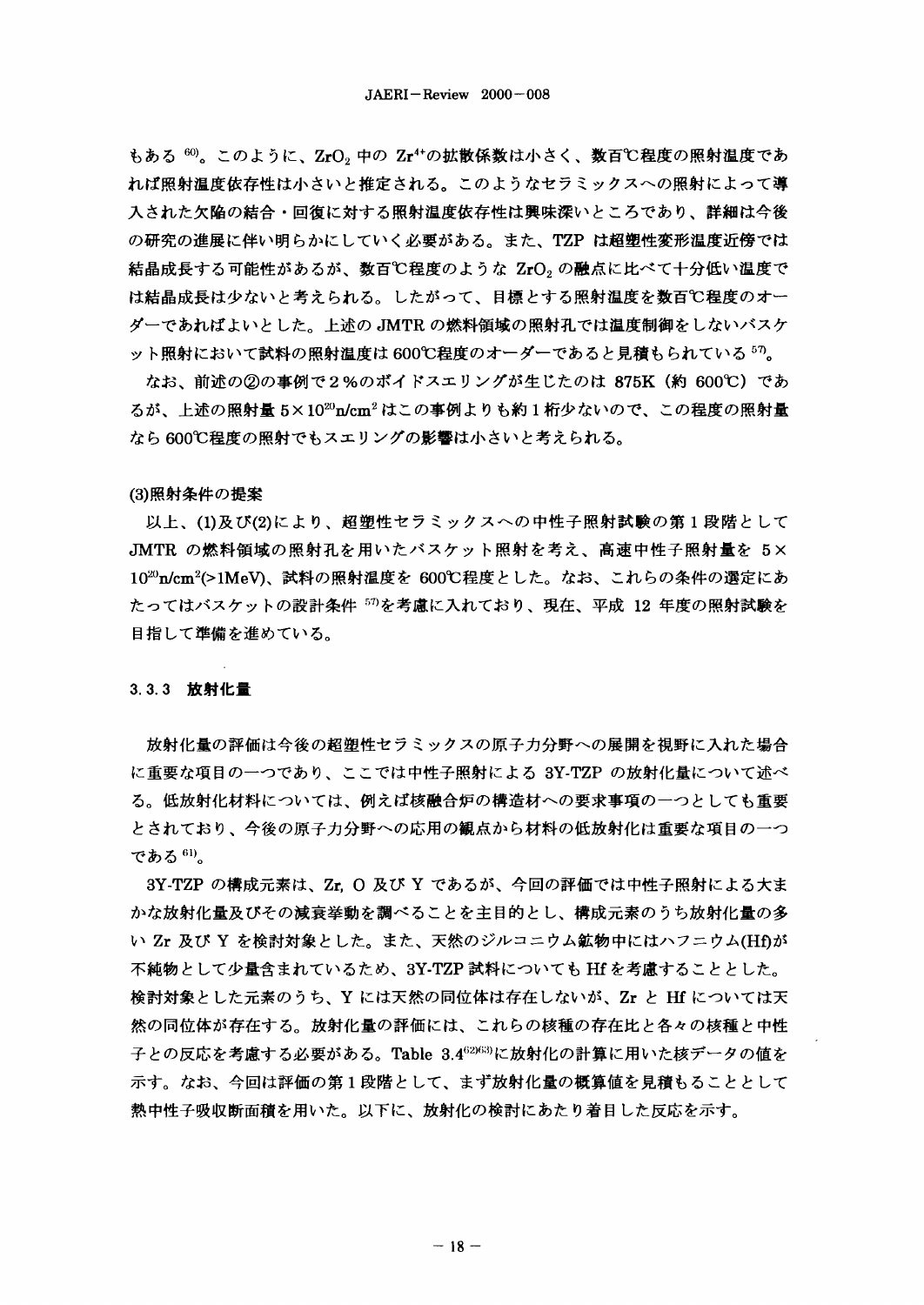$$
^{89}Y(n,\gamma)^{90}Y \xrightarrow{\beta^-,64.0h} 3^{90}Zr \qquad \qquad \cdots \qquad (3.6)
$$

<sup>94</sup>Zr(n,\gamma)<sup>95</sup>Zr
$$
\xrightarrow{\beta^-,65.5d}
$$
<sup>95</sup>Nb $\xrightarrow{\beta^-,35.0d}$ <sup>95</sup>Mo  $\cdots$  (3.7)

<sup>96</sup>Zr(n,\gamma)<sup>97</sup>Zr
$$
\xrightarrow{\beta^7,17.0h}
$$
 <sup>97</sup>Nb $\xrightarrow{\beta^7,72m}$  <sup>97</sup>Mo  $\cdots$  (3.8)

$$
^{174}Hf(n,\gamma)^{175}Hf \xrightarrow{EC,70d} ^{175}Lu \qquad \qquad \cdots \qquad (3.9)
$$

$$
^{179}Hf(n,\gamma)^{180m}Hf \xrightarrow{\text{IT},5.5h} ^{180}Hf \qquad \qquad \cdots \qquad (3.10)
$$

 $^{180}Hf(n,y)^{181}Hf \longrightarrow^{p^4,42.5d} P^{181}Ta$  $\cdots$  (3.11)

ここで、生成核種の崩壊の半減期が十分短いと考えられるものは放射化の評価から除外 することとし、今回の評価では (3.6)、(3.8)、(3.10) の反応を除外して、(3.7)、(3.9)、 (3.11) の反応を考慮することとした。今回対象とした 3Y-TZP 試料中には、Hf が重量比 で1.7%含まれているので、試料中の各成分の重量比は、Y<sub>"</sub>O<sub>"</sub>:5.15%、Hf:1.7%、ZrO<sub>"</sub>: 93.15%である。この重量比と核種の天然の存在比より試料中に含まれる<sup>94</sup>Zr、174Hf、180Hf の原子数を求め、生成する 95Zr、175Hf、181Hf からの放射能量を計算した。なお、(3.7) の反応による放射能は、<sup>95</sup>Zr と <sup>95</sup>Nb による過渡平衡が成立する。3Y-TZP 試料 1 g を熱中 性子束 1×10<sup>14</sup>n/cm<sup>2</sup>s で照射した場合について、照射時間を変数とした計算結果を Figs. 3.2-3.5 に示す。その結果、照射直後の放射能は照射時間が 30 日 (照射量では約 3× 1020n/cm<sup>2</sup>) の場合およそ 10<sup>10</sup>Ba/g (約 0.3Ci/g) のオーダーであり、また、約1年間冷却 すれば放射能量は約 1/100 に減少することがわかった。

なお、酸素原子の同位体である <sup>17</sup>O (天然の存在比=0.038%) からは(n, α)反応 (熱中 性子に対する反応断面積=0.235×10<sup>28</sup>m<sup>2</sup>) により <sup>14</sup>C が生成するが <sup>64)</sup>、14C の生成量があ まり多くないことと 14C の半減期が 5730 年と非常に長いことから、生成する放射能量は 少ないと考えられる。上記の条件で 30 日間照射した場合を計算すると、生成した 14C に よる照射直後の放射能量は 103Bq/g のオーダーと少ないが、放射能の減衰がほとんど期待 できないのでZrO2を構造用部材などへ大量に適用する際には注意が必要である。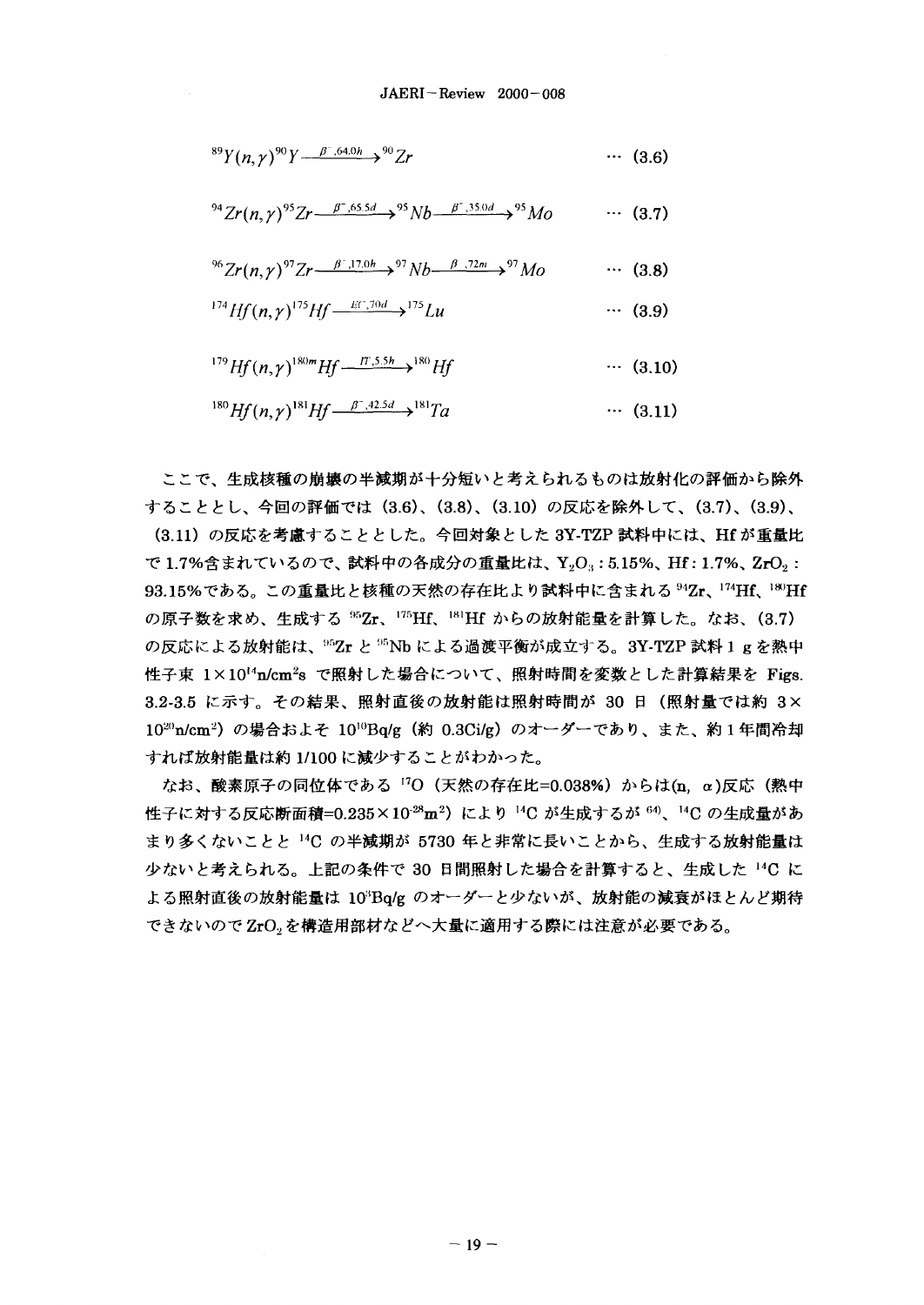| Density $(g/cm^3)$                           | 6.05                                   |
|----------------------------------------------|----------------------------------------|
| Bending strength (MPa)                       | $900 \sim 1500$                        |
| (room temperature)                           |                                        |
| Young's modulus (MPa)                        | $2.1 \times 10^5$                      |
| (room temperature)                           |                                        |
| Poisson's ratio                              | 0.31                                   |
| Fracture toughness (MNm <sup>-3/2</sup> )    | $8^{\sim}12$                           |
| (room temperature)                           |                                        |
| Rockwell hardness (HRA)                      | 92                                     |
| Thermal expansion coefficient ( $\sqrt{C}$ ) |                                        |
| $(20 \sim 400^{\circ}C)$                     | $9.6 \times 10^{-6}$                   |
| $(20 \sim 1000^{\circ}C)$                    | $10.4 \times 10^{-6}$                  |
| Thermal conductivity (W/mK)                  |                                        |
| (room temperature)                           | 3.3                                    |
| $(600^{\circ}\text{C})$                      | 2.9                                    |
| Specific heat $(J/g^{\circ}C)$               | 0.46                                   |
| (room temperature)                           | $(0.11 \text{ cal/g}^{\circ}\text{C})$ |

Table 3.1 Typical material properties of  $3Y-TZP$   $^{27/28)}$ .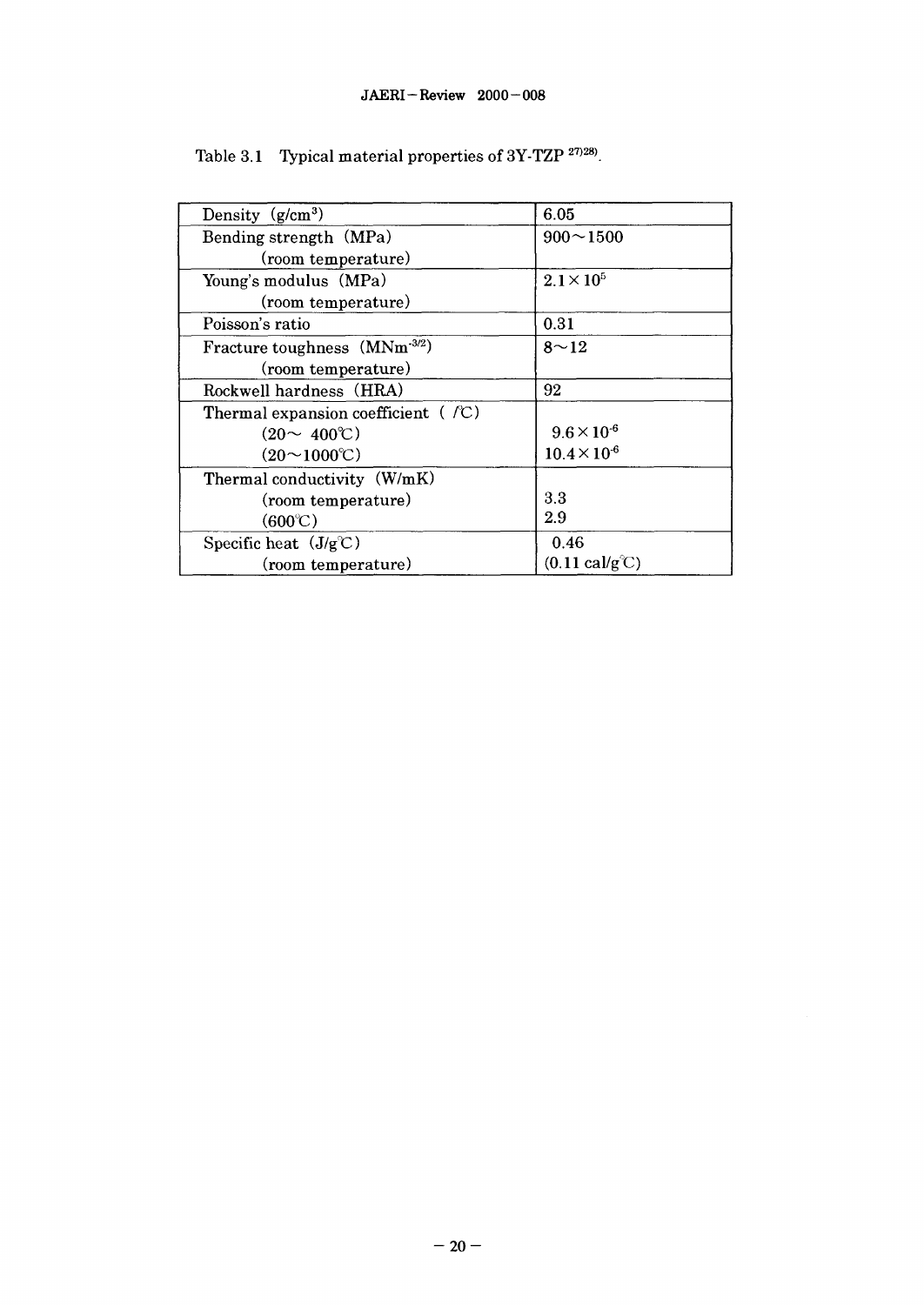| Composition                                        | Source                           | <b>Irradiation Condition</b>                              | Result                                                                              |
|----------------------------------------------------|----------------------------------|-----------------------------------------------------------|-------------------------------------------------------------------------------------|
| 6mol% $Y_2O_3$ -ZrO <sub>2</sub>                   | <b>Fast Neutron</b><br>(>0.1MeV) | $3.5 \times 10^{21}$ n/cm <sup>2</sup>                    | Temperature / Swelling<br>650K $/$ ~0.5 vol%                                        |
|                                                    |                                  | Irradiation Temperature:                                  | 875K $/ \sim 2.0$ vol% (void swelling)                                              |
|                                                    |                                  | 650, 875, 1025K                                           | $1025K$ /<br>near zero                                                              |
|                                                    |                                  |                                                           | $(875K = 0.3Tm,$                                                                    |
|                                                    |                                  |                                                           | Tm: absolute melting temperature)                                                   |
| 3mol% $Y_2O_3$ -Zr $O_2$                           | <b>Fast Neutron</b>              | $2.4 \times 10^{17}$ n/cm <sup>2</sup>                    | Conductivity: 30% decreased                                                         |
| $(3Y-TZP)$                                         |                                  | Irradiation Temperature:<br>Room Temperature              |                                                                                     |
| $ZrO2$ -13wt%CaO-                                  | Fission                          | about $10^{21}$ fissions/cm <sup>3</sup>                  | Thickness and Density: essentially unchanged                                        |
| $17wt\%$ U $O_2$                                   |                                  |                                                           | Cubic $ZrO2$ phase: retained                                                        |
|                                                    |                                  |                                                           | Tetragonal $ZrO_2$ phase: changed                                                   |
|                                                    |                                  |                                                           | Orthorhombic $CaZrO3$ phase: became amorphous                                       |
| 8mol% $Y_2O_3$ -Zr $O_2$                           | I ion (80MeV)                    | $5 \times 10^{15}$ ions/cm <sup>2</sup>                   | Tetragonal $ZrO_2$ phase was not observed after<br>irradiation. (by Raman Spectrum) |
|                                                    |                                  |                                                           | Defects were recovered by annealing.<br>$(480^{\circ}\text{C}, 5 \text{ minutes})$  |
| $10 \text{mol} %Y_2O_3$ -ZrO <sub>2</sub>          | Xe ion (60keV)                   | $\sim$ 1.8 $\times$ 10 <sup>16</sup> ions/cm <sup>2</sup> | Defect clusters and Bubbles: formed                                                 |
|                                                    |                                  |                                                           | Amorphization: did not occur                                                        |
|                                                    |                                  | Irradiation Temperature:                                  | Swelling: $\sim$ 4 vol%                                                             |
|                                                    |                                  | $300 - 1473K$                                             | (with increase in fluence and temperature)                                          |
| $23PuO2$ -17SZR-56Al <sub>2</sub> O <sub>3</sub> - | Fission                          | 28 % FIMA (Fission per                                    | Grain growth: $2 \mu$ m $\rightarrow 6 \mu$ m                                       |
| $4MgO(wt\%)$                                       |                                  | Initial Metallic Atom)                                    | (average grain size)                                                                |
| (SZR: 11mol% $Y_2O_3$ -ZrO <sub>2</sub> )          |                                  |                                                           |                                                                                     |

Table 3.2 Experimental results of irradiation effects on stabilized  $\rm ZrO_{2}$  <sup>38)-44)</sup>.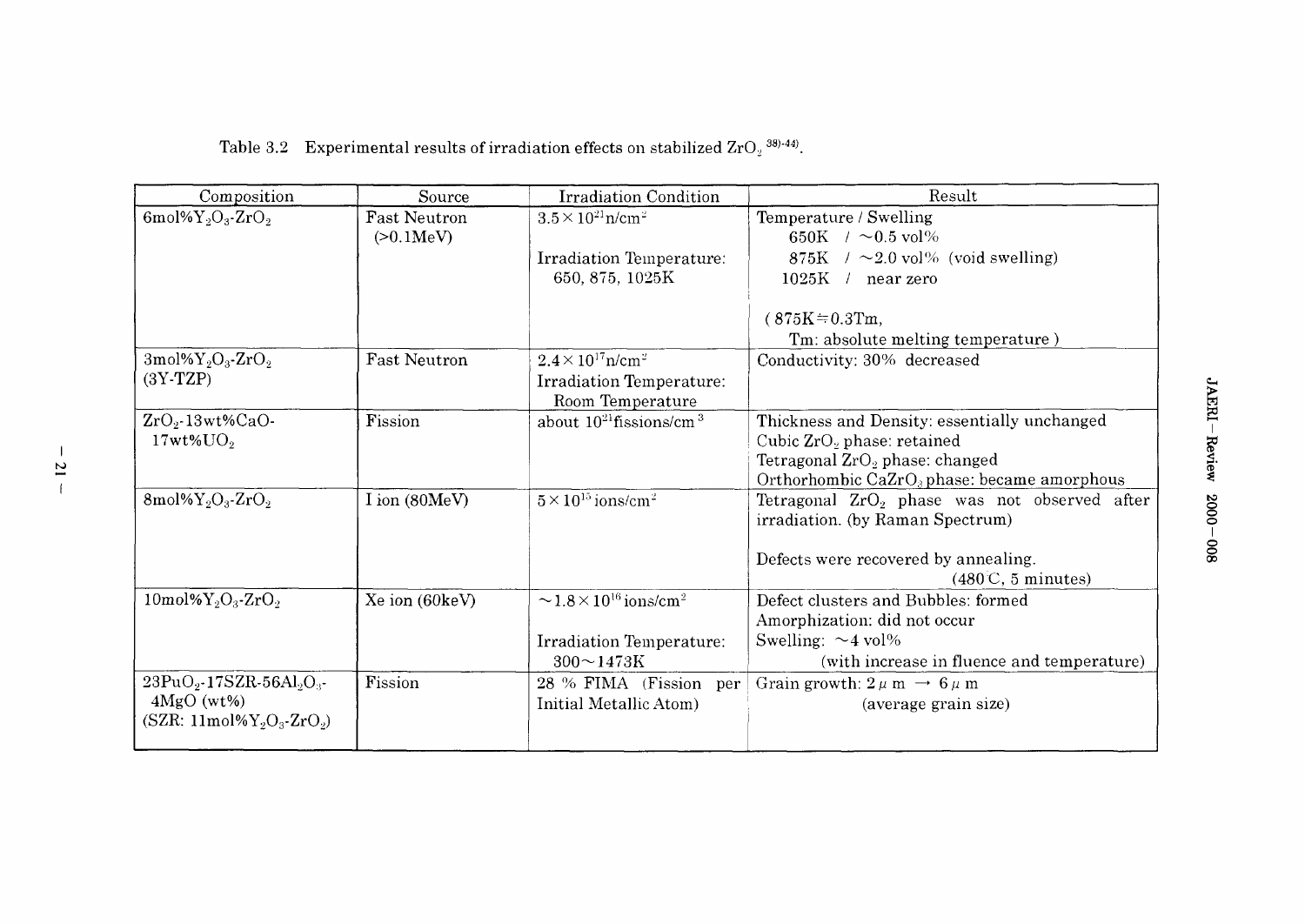# JAERI-Review 2000-008

Table 3.3 Analytical conditions and results for irradiation damage of  $ZrO<sub>2</sub>$ .

(a)Analytical conditions : E=1MeV,  $t\phi = 5 \times 10^{20}$  (/*cm*<sup>2</sup>)

| (Mass number)<br>Α | $0.28 - 2$ |  |
|--------------------|------------|--|
|                    |            |  |
|                    |            |  |

(b) Analytical results

|                        |      | $C_d$ (dpa) |
|------------------------|------|-------------|
| ' r<br>--------------- | 275  |             |
|                        | 3125 | ና ይ         |

Table 3.4 Nuclear data of Y, Zr and Hf for analysis of activation  $62963$ .

| Atomic<br>number | Nuclide   | Isotropic<br>abundance $(\%)$ | Mass<br>(a.m.u.) | Thermal neutron( $\ast$ )<br>capture cross section<br>$(10^{-28}m^2)$ |
|------------------|-----------|-------------------------------|------------------|-----------------------------------------------------------------------|
| 39               | $^{89}Y$  | 100                           | 88.91            | 1.277                                                                 |
| 40               | $^{90}Zr$ | 51.45                         | 89.90            | 11.12E-3                                                              |
|                  | $^{91}Zr$ | 11.22                         | 90.91            | 1.247                                                                 |
|                  | 92Zr      | 17.15                         | 91.91            | 229.2E-3                                                              |
|                  | 94Zr      | 17.38                         | 93.91            | 49.81E-3                                                              |
|                  | $^{96}Zr$ | 2.80                          | 95.91            | 22.80E-3                                                              |
| 72               | $174$ Hf  | 0.162                         | 173.94           | 561.5                                                                 |
|                  | $176$ Hf  | 5.206                         | 175.94           | 23.48                                                                 |
|                  | $177$ Hf  | 18.606                        | 176.94           | 373.5                                                                 |
|                  | $178$ Hf  | 27.297                        | 177.94           | 84.03                                                                 |
|                  | $179$ Hf  | 13.629                        | 178.95           | 42.79                                                                 |
|                  | $180$ Hf  | 35.100                        | 179.95           | 13.00                                                                 |

(\*)E=0.0253eV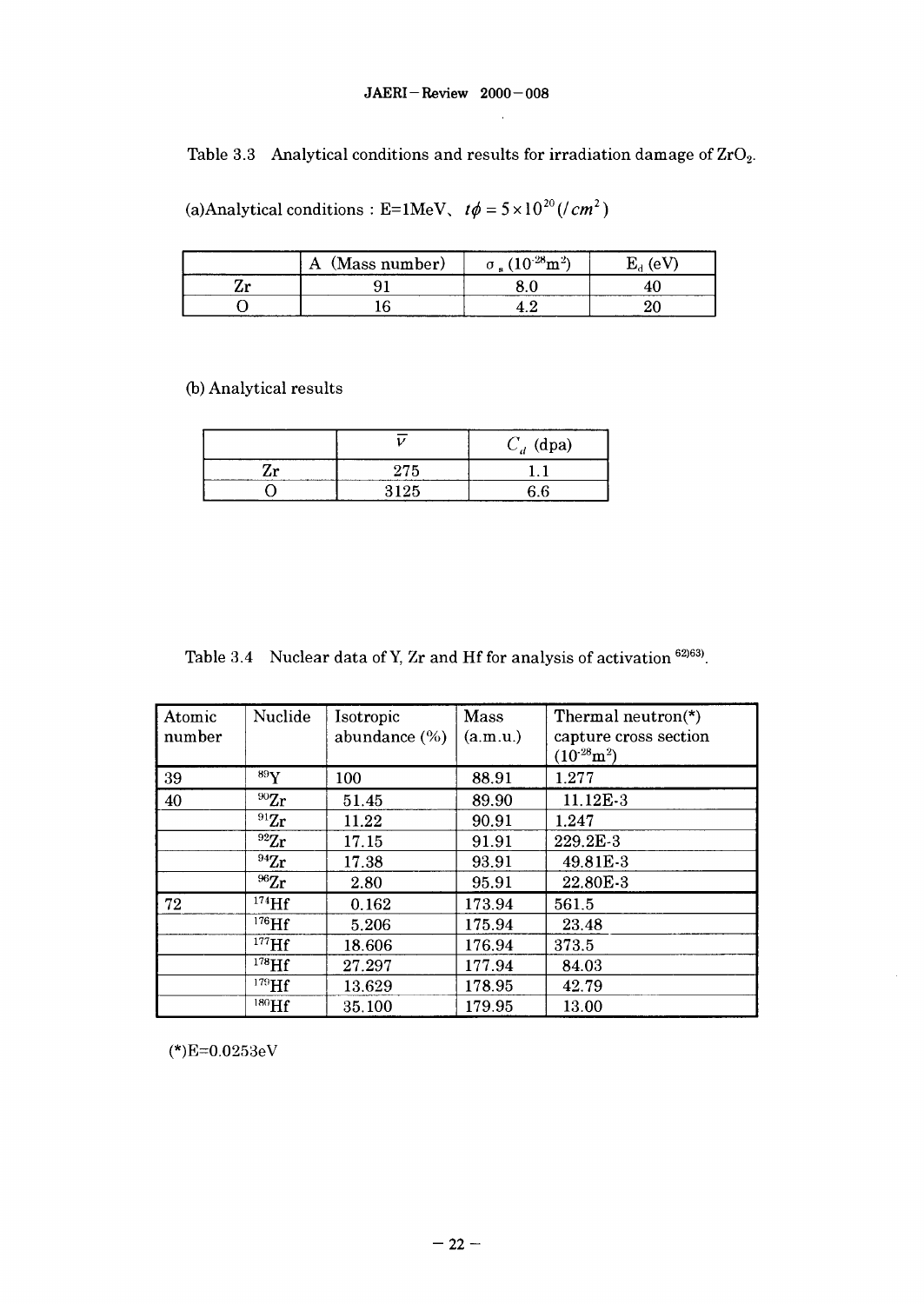

Fig.3.1 Schematic illustration of evaluation of Q and m values from experimental results.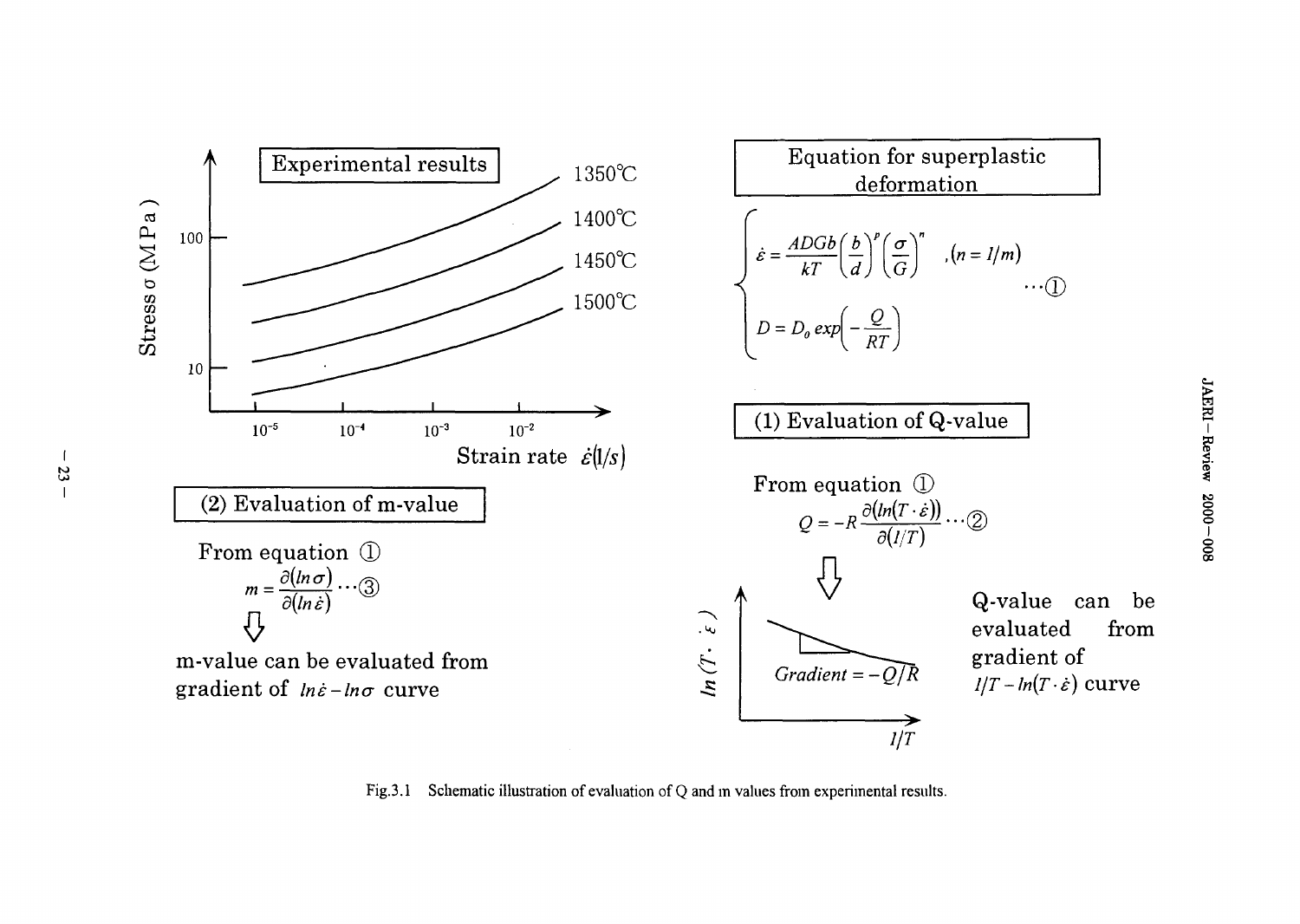

Fig. 3.2 Analytical results of radioactivity immediately after neutron irradiation for 3Y-TZP as a function of irradiation time (neutron flux =  $1 \times 10^{14}$ n/cm<sup>2</sup>s).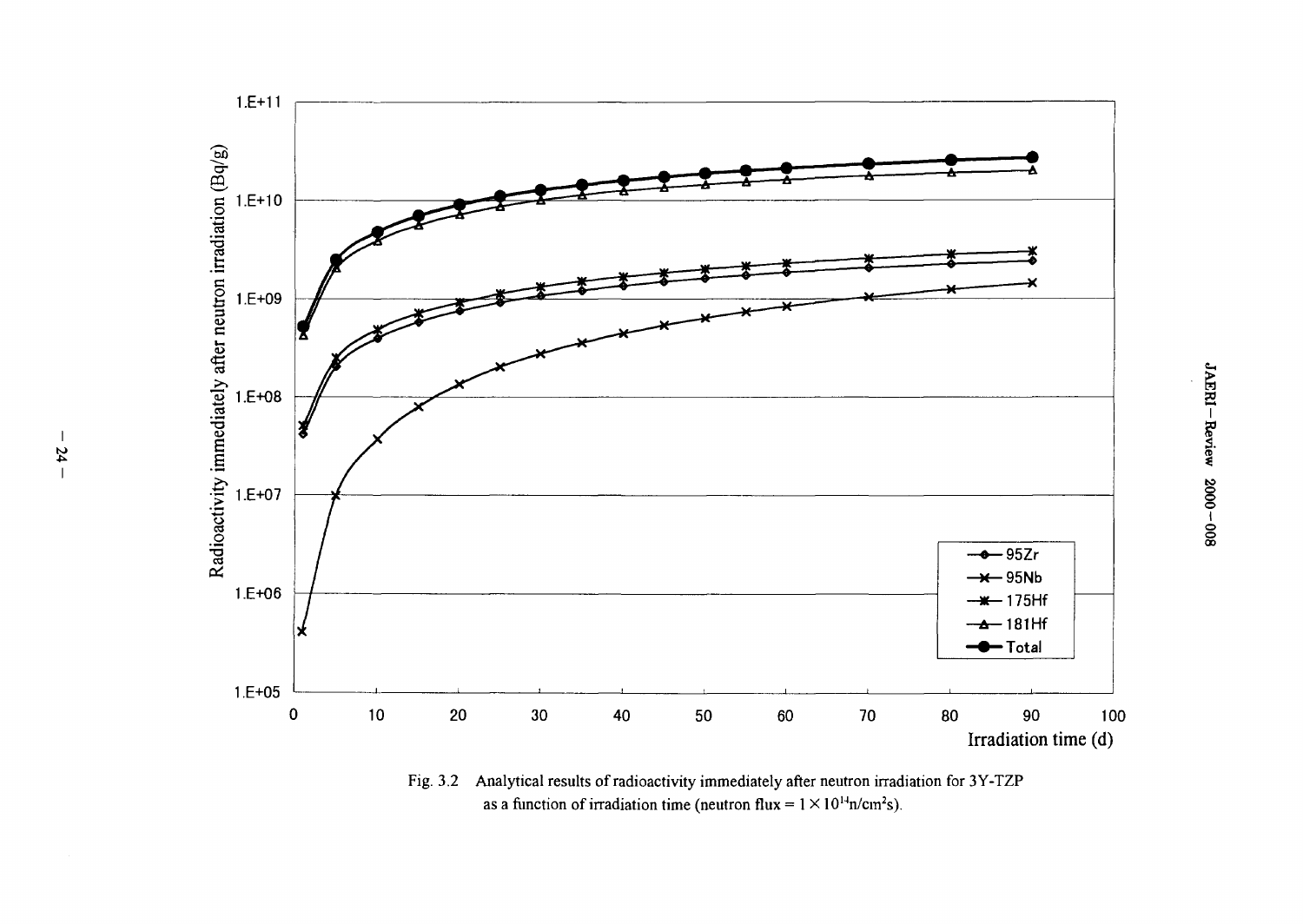

 $\mathcal{L}$ 

Fig. 3.3 Analytical results of decay of radioactivity for irradiated 3Y-TZP (irradiation time = 15 days).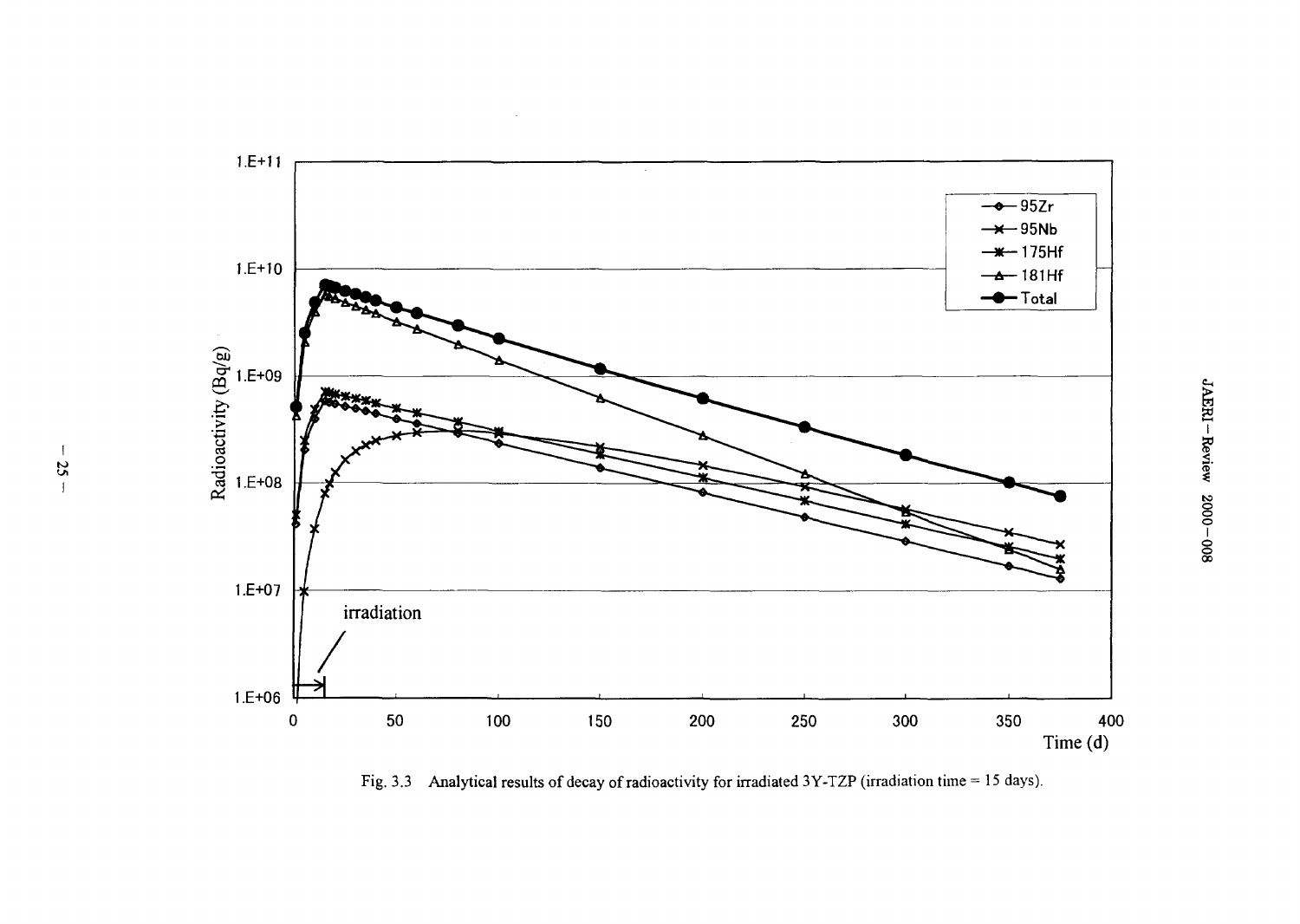

Fig. 3.4 Analytical results of decay of radioactivity for irradiated 3Y-TZP (irradiation time = 30 days).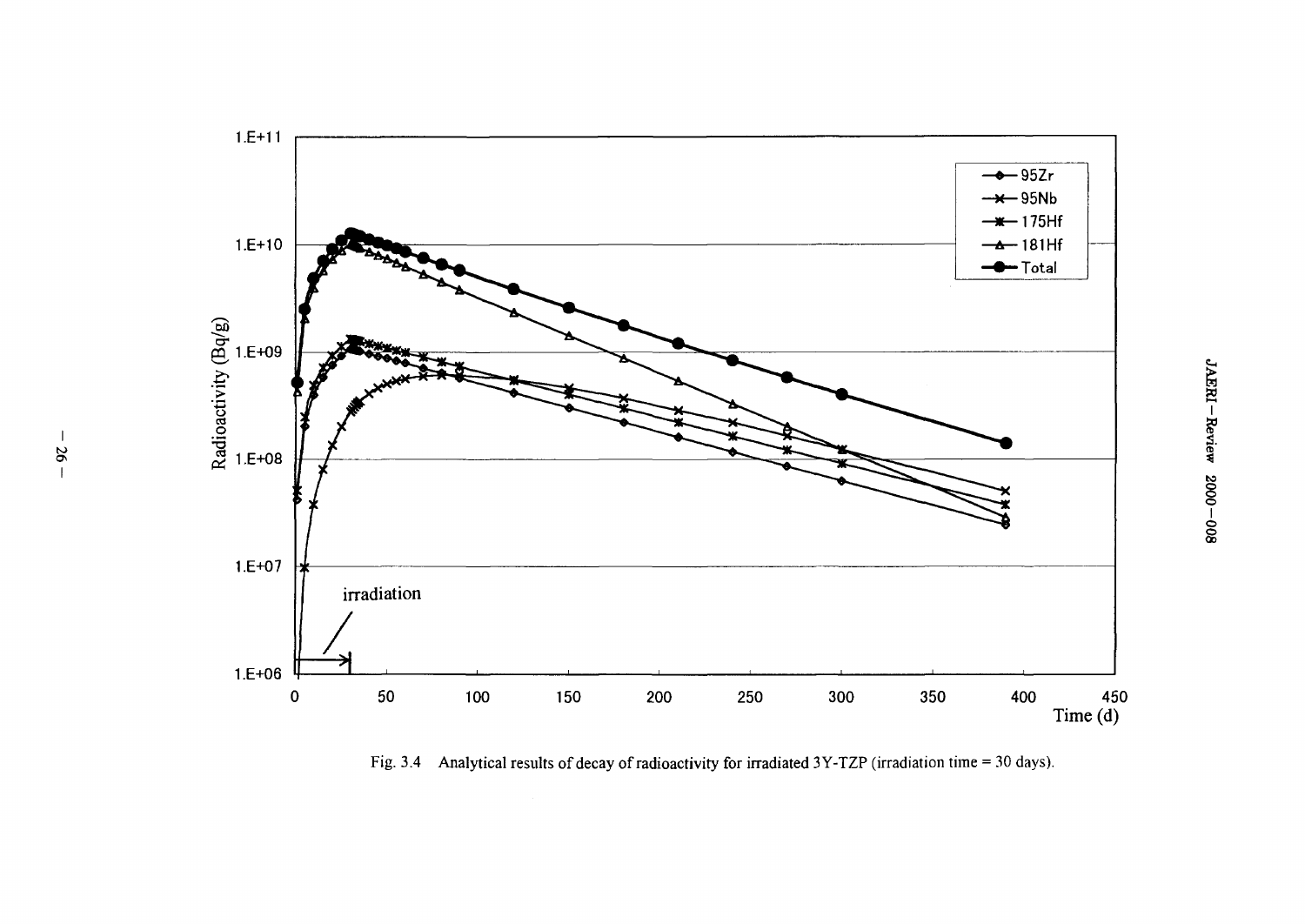

Fig. 3.5 Analytical results of decay of radioactivity for irradiated 3Y-TZP (irradiation time = 60 days).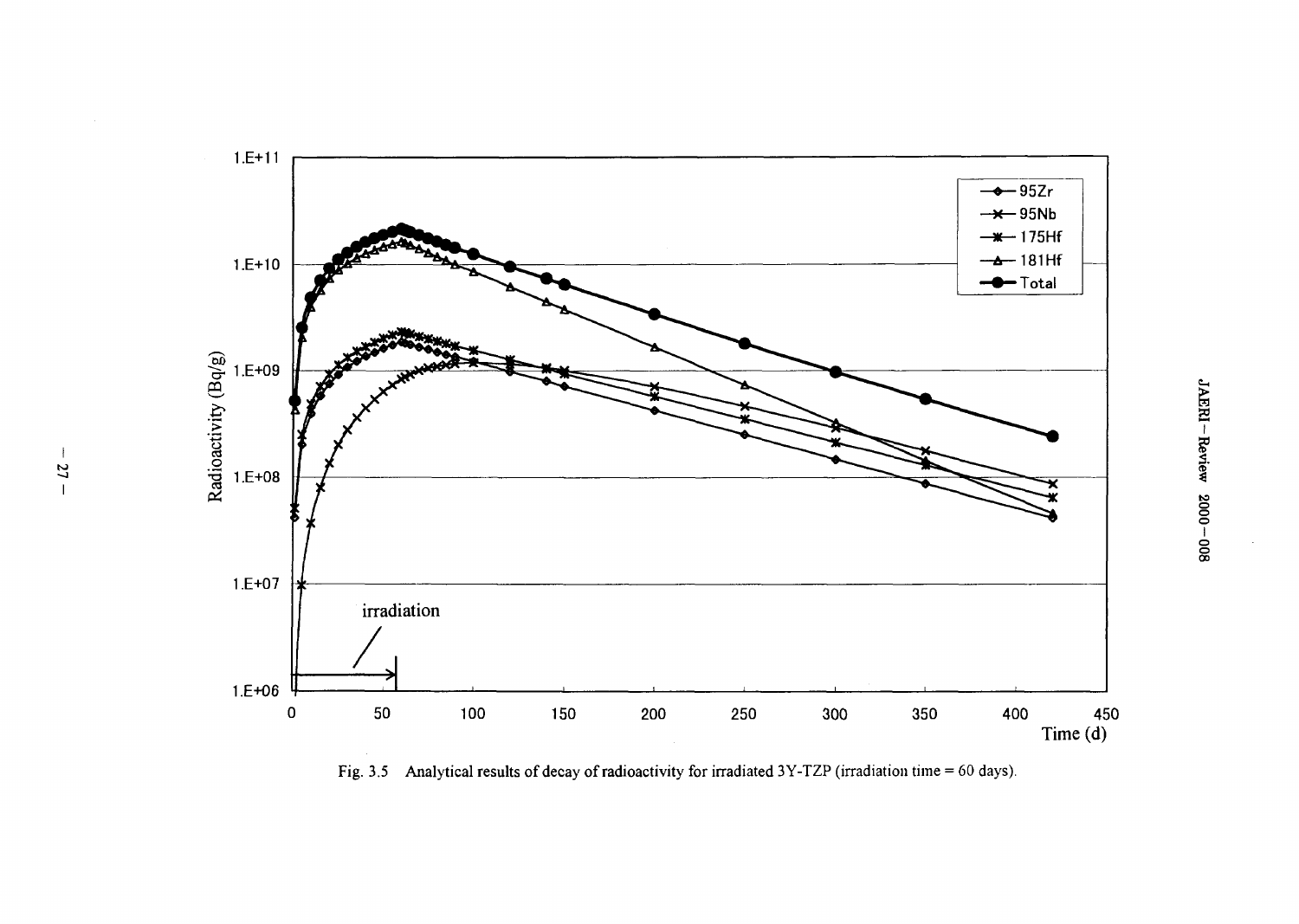# 4. まとめ

HTTR を用いた高温工学に関する先端的基礎研究の一環として提案されている超塑性セ ラミックス材料に関する髙温照射試験研究について、その効率的な実施に資することを目 的とし、代表的な超塑性セラミックス材料である正方晶の安定化ジルコニア(TZP)への中 性子照射試験について検討した。

本稿ではまず、TZP の超塑性変形機構の特徴について述べた。また、一般の安定化ジル コニア(ZrO。)の材料特性及びこれまでの照射研究の知見について述べた。

次に、これらに基づき、TZP の超塑性変形特性へ与える照射効果について検討し、以下 の結果を得た。

(1)照射による欠陥の導入により自己拡散が促進され、非照射状態に比べて変形の活性化エ ネルギーが低下し、特に低温で超塑性変形のひずみ速度が向上する効果が期待されること を指摘した。また、その際、照射による結晶の相変化や結晶粒成長、粒界構造の変化など を考慮すべきことを述べた。

(2) 照射中の欠陥の再結合や結晶成長の可能性を考慮して、JMTR を用いた予備照射試験 の第1段階として適切と考えられる中性子照射条件を検討した。検討にあたっては、JMTR のバスケット照射の設計を考慮した。その結果、高速中性子照射量 5×1020m2cm<sup>2</sup>(>1MeV) 程度、照射温度 600℃程度を選定した。

(3)中性子照射による TZP の放射化量について、3×103)n/cm2 程度の熱中性子照射直後の 放射化量は約 10<sup>10</sup>Bq/g(約 0.3Ci/g)のオーダーであり、約1年間の冷却で放射能量は約 1/100に減少することを示した。

本稿では、主に照射促進拡散の観点から照射が超塑性変形の活性化エネルギーに与える 影響について考察したが、超塑性セラミックスへの照射効果については世界でも研究例が 見あたらず、現時点でその詳細を論じるのは困難である。詳細については、今後の研究に より明らかにしていく予定である。なお、平成 12 年度には JMTR で超塑性材料の照射試 験を実施する計画であり、準備を進めている最中である。

## 铭 檎

本稿をまとめるにあたり、貴重なご助言をいただきましたエネルギーシステム研究部の 斎藤保氏に深く感謝いたします。また、JMTR での照射条件について議論していただきま した材料試験炉部の板橋行夫課長代理をはじめとする照射第1課の諸氏及び石井忠彦氏、 佐川勉氏をはじめとする同部計画課の諸氏に感謝いたします。さらに、激励と助言をいた だきました大洗研究所の田中利幸所長、高温工学試験研究炉開発部の馬場治部長、同部 HTTR 技術開発室の國富一彦室長、菊地孝行氏、核熱利用研究部の宮本喜晟部長、塩沢周 策次長に感謝いたします。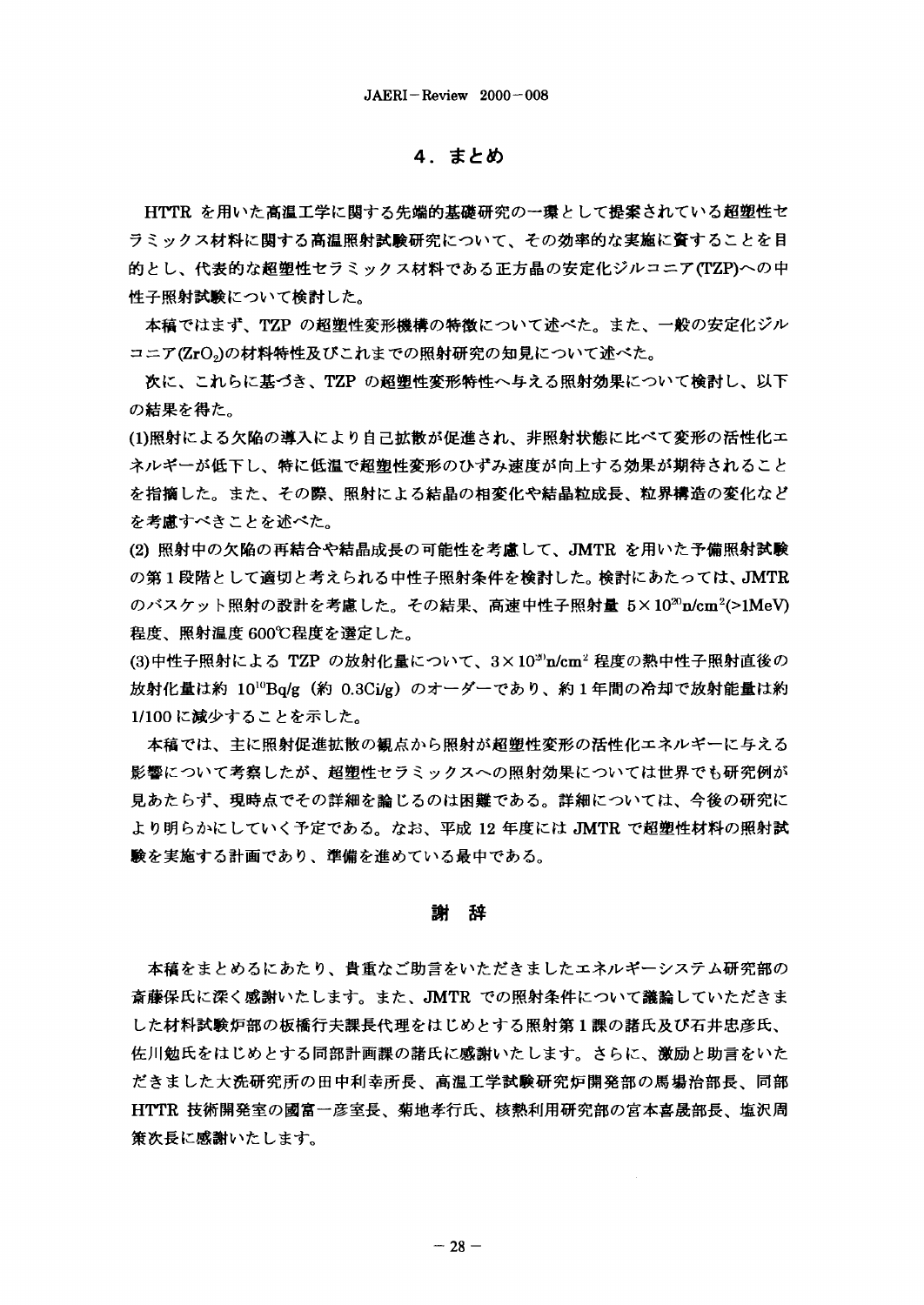超塑性セラミックス材料に関する高温照射試験研究は高温工学に関する先端的基礎研究 の一環として計画されており、その計画策定にあたっては、東海大学の石野栞教授及び茨 城大学の奥達雄教授をはじめとする HTTR 利用研究委員会及び日本原子力学会の「セラミ ックス系新素材の高温照射試験計画」特別専門委員会の各位にご尽力をいただきました。 関係各位に深く感謝いたします。

# 参考文献

- 1)日本原子力研究所:"高温工学試験研究の現状 1998年"(1999).
- 2)柴田大受:JAERI-Review 95-005."HTTRによる高温高性能半導体の製造の有用性 についての検討" (1995).
- **: JAERI-Review 99-019,"セラ** 調査" (1999).
- 4) 文献 3), 本橋嘉信執筆分, 215.
- 5)若井史博: 鉄と鋼, 75, 389 (1989).
- 6) 本橋嘉信: 新素材, No.6, 33(1993).
- 7)若井史博:粉体及び粉末冶金, 38, 643 (1991).
- 8)Y. Maehara and T. G. Langdon : J. Mater. Sci. 25, 2275 (1990).
- 9)小林勝, 宮川松男:鉄と鋼, 72, 2001(1986).
- 10)松木賢司,本橘嘉信, 前原泰裕, 西原公:塑性と加工(日本塑性加工学会誌), 37, No.420, 33(1996).
- 11)F. Wakai: Proc. of Symp. on Int. Joint Project Ceramics Superplasticity, Tokyo, 1(1999).
- 12)W. Rogger Cannon and Terence G. Langdon: J. Mater. Sci., 18, 1(1983).
- 13)丸山公一,中島英治:"高温強度の材料科学 クリープ理論と実用材料への適用",内 田老鶴圃, 東京, 15(1997).
- 14)松澤剛雄,高橋清監修:" ニューマテリアルハンドブック",昭晃堂,東京,685(1993).
- 15)佐久間健人:まてりあ, 37, 760(1998).
- 16)若井史博:セラミックス, 30, 584(1995).
- 17)Y. Motohashi, T. Sekigami, T. Sakuma and M. Ohmori: Proc. of Int. Conf. on Superplasticity in Adv. Mater., Osaka, 221(1991).
- 18)T. Sakuma: Mater. Sci. Forum, 294-296. 59(1999).
- 19)佐久間健人:セラミックス, 30, 590(1995).
- 20)K. Kajihara, Y. Yoshizawa and T. Sakuma: Acta Metall. Mater., 43, 1235 (1995).
- 21) Y. Motohashi, T. Sakuma and C. C. Chou: Proc. of Int. Conf. on Thermomechanical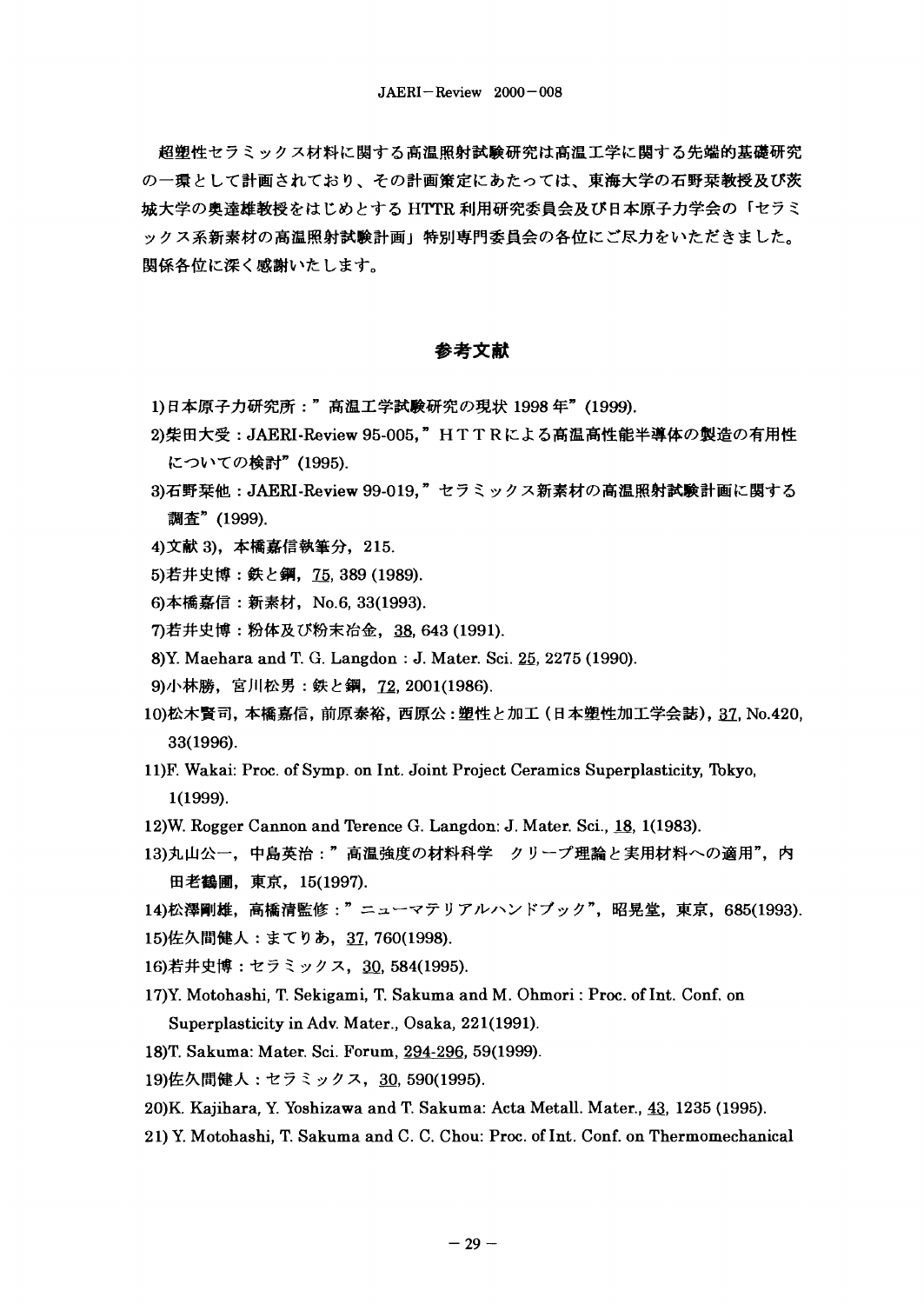Processing of Steels & Other Materials, 1999(1997).

22)Y. Motohashi, K. Jyumonji and T. Sakuma: Mater. Sci. Forum, 170-172. 427(1994).

23)本橋嘉信, 渡辺孝二: 機論A編, 58, 1438(1992).

- 24)安藤健, 大石行理: 原子力誌, 23, 891(1981).
- 25)大石行理: セラミックス, 31, 889(1996).
- 26)堂山昌男,山本良一編,水田進,河本邦仁:"材料テクノロジー13 セラミック材料", 東京大学出版会, 東京, 22(1986).
- 27)日本セラミックス協会編:"セラミック工学ハンドブック",技報堂出版株式会社,東 京, 2006(1989).
- 28)ファインセラミックス事典編集委員会編:"ファインセラミックス事典",技報堂出版 株式会社, 東京, 207(1987).
- 29)文献 26), 98.
- 30) 辻利秀: 熱測定, 17, 41(1990).

31)小菅皓二:"不定比化合物の化学",培風館,東京, 191(1985).

- 32)日浦寛雄他: JAERI-Research 97-028, "ジルコニア固体電解質型酸素センサの中性子 照射特性試験", (1997).
- 33)日本材料科学会編:"先端材料シリーズ 照射効果と材料", 裳華房, 東京, 91(1994). 34) 福谷耕司, 寺澤倫孝, 小沢国夫: 原子力誌, 30, 657(1988).
- 35)H. M. Naguib and Roger Kelly: Radiat. Effects, 25, 1(1975).
- 36)Linn W. Hobbs: J. Non-Crystal. Solids, 182, 27(1995).
- 37)S. J. Jinkle and L. L. Snead: Nucl. Instrum. Methods Phys. Res., B, 116, 92(1996).
- 38)大道敏彦 : JAERI-Review 96-008,"岩石燃料のスエリングの検討"(1996).
- 39)F. W. Clinard, JR., D. L. Rohr and W. A. Ranken: J. Am. Ceram. Soc., 60, 287(1977).
- 40)H. Ohno, T. Nagasaki, Y. Katano, J. Tateno and H. Katsuta: J. Nucl. Mater., 155-157. 372(1988).
- 41)R. M. Berman, M. L. Bleiberg and W. Yeniscavich, J. Nucl. Mater., 2, 129 (1960).
- 42)福田幸朔,鹿志村悟,白鳥徹雄,大道敏彦,室村忠純:日本原子力学会 1997 秋の大会 予稿集 K22, 835(1997).
- 43)N. Sasajima, T. Matsui, K. Hojou, S. Furuno, H. Otsu, K. Izui and T. Muromura: Nucl. Instrum. Methods Phys. Res., B, 141, 487(1998).
- 44)K Yanagisawa, T. Yamashita, H. Kanazawa, H. Amano and T. Muromura: J. Nucl. Sci. Technol., 36, 1153(1999).
- 45)P. Barberis, T. Merle-Mejean, P. Quintard: J. Nucl. Mater., 246, 232(1997).

46)岩本信也,梅咲則正,遠藤茂樹: 窯業協会誌, 93,281(1985).

47)H. Akie, T. Muromura, H. Takano and S. Matuura, Nucl. Technol., 107, 182(1994). 48) 高野英機, 室村忠純: 原子力工業, 42, No.3, 60(1996).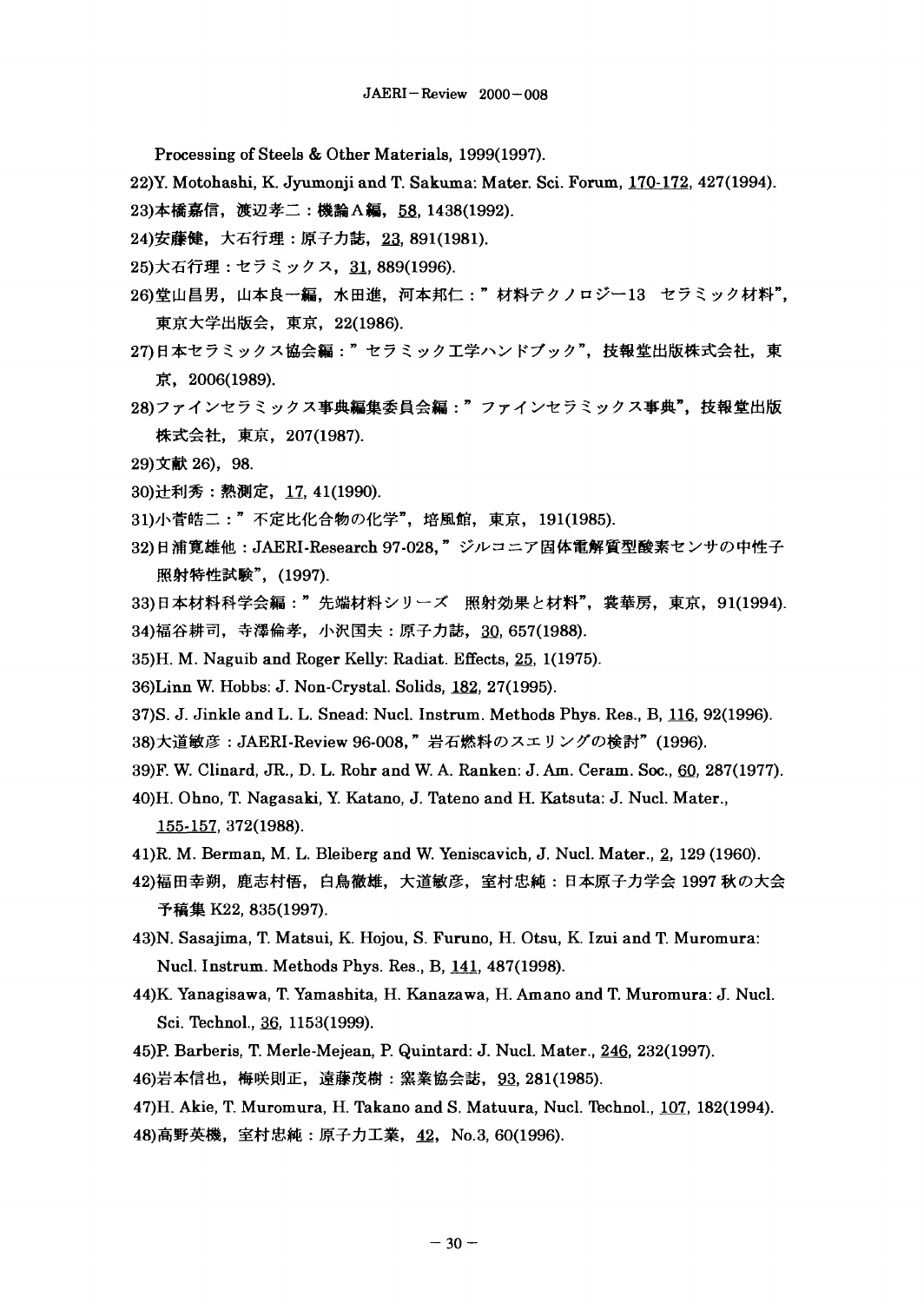- 49)文献 33), 136.
- 50)文献 33), 139.
- 51) 高橋平七郎, 竹山太郎:原子力誌, 27, 507(1985).
- 52)文献 33), 126.
- 53)石野栞:"照射損傷", 東京大学出版会, 東京, 12(1979).
- 54)文献 53), 159.
- 55)幾原雄一編著:"セラミック材料の物理 結晶と界面", 日刊工業新聞社, 東京, 38(1999).
- 56)日本原子力研究所 大洗研究所 材料試験炉部: " JMTR 照射ハンドブック" (1994).
- 57)日本原子力研究所 大洗研究所 材料試験炉部 照射第1課:私信.
- 58)文献 53), 47.
- 59)J. Soullard: J. Nucl. Mater., 135, 190(1985).
- 60)吉村昌弘:"ジルコニアセラミックス 11"内田老鶴圃, 東京, 1(1991).
- 61)原子炉材料研究委員会構造材料研究開発推進専門部会: JAERI-Review 99-014," 核融 合原型炉構造材料開発に関する検討" (1999).
- 62)長倉三郎他編集:"岩波理化学辞典第5版",岩波書店,東京, 1532(1998).
- 63)K. Shibata and T. Narita (Eds.): JAERI -Data/Code 98-006, " Descriptive Data of JENDL-3.2" (1998).
- 64)天道芳彦、五十嵐信一:原子力工業, 28, No.5, 20(1982).